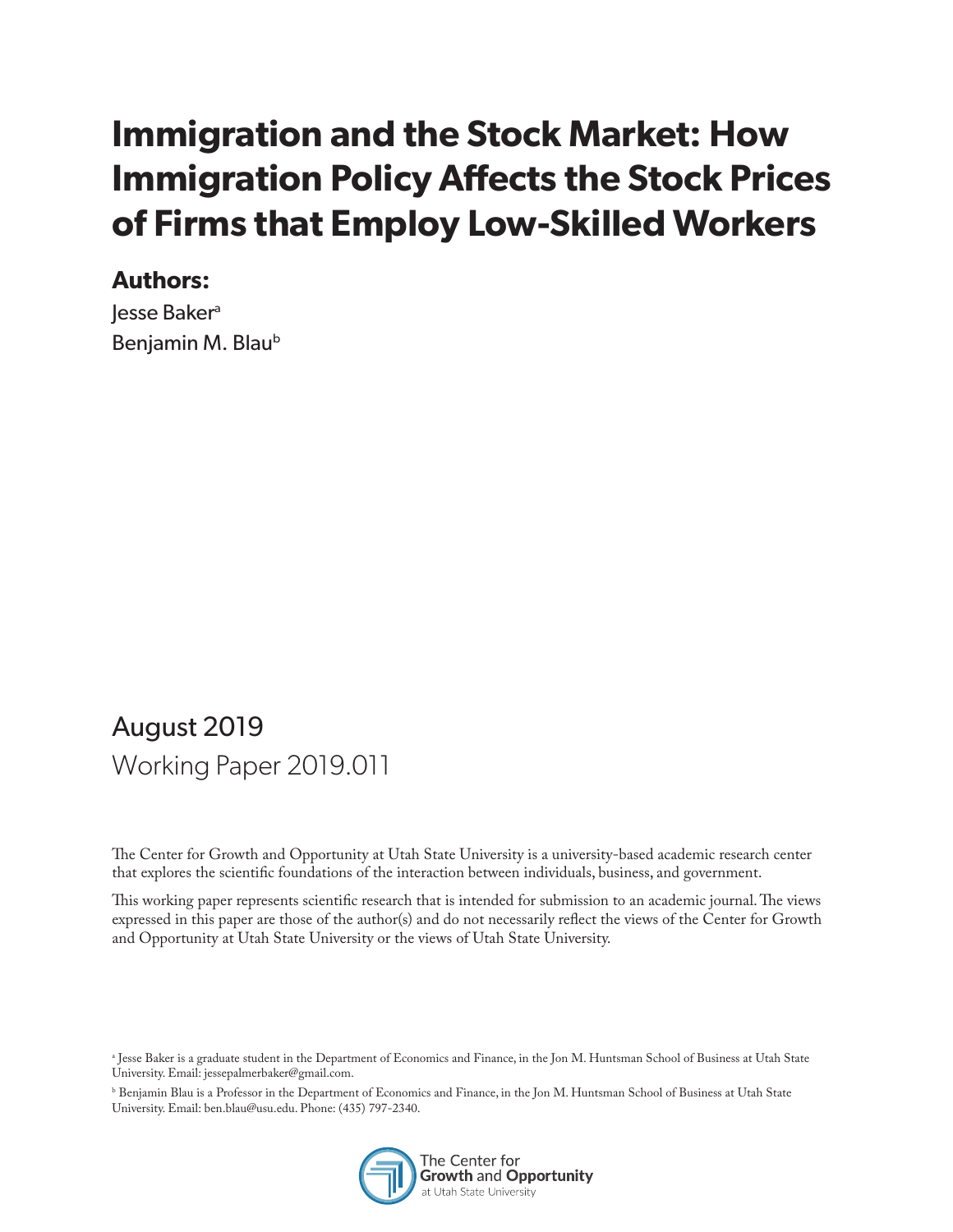## **Abstract**

This study examines the stock prices of firms most likely to be affected by immigration immediately surrounding the signing of the Immigration Act of 1990 and the implementation of the 1999 Temporary Protected Status. Both events granted protective and legal status to a large number of immigrants from Latin American countries. Results show that, relative to the entire market, the stock prices of agricultural firms, construction firms, and manufacturing firms increase significantly during the period surrounding these two events. Our analysis provides some weak evidence that this positive stock price response is driven by manufacturing firms and, to a lesser extent, construction firms. These findings seem to suggest that the market perception of immigration is beneficial to firms in these industries.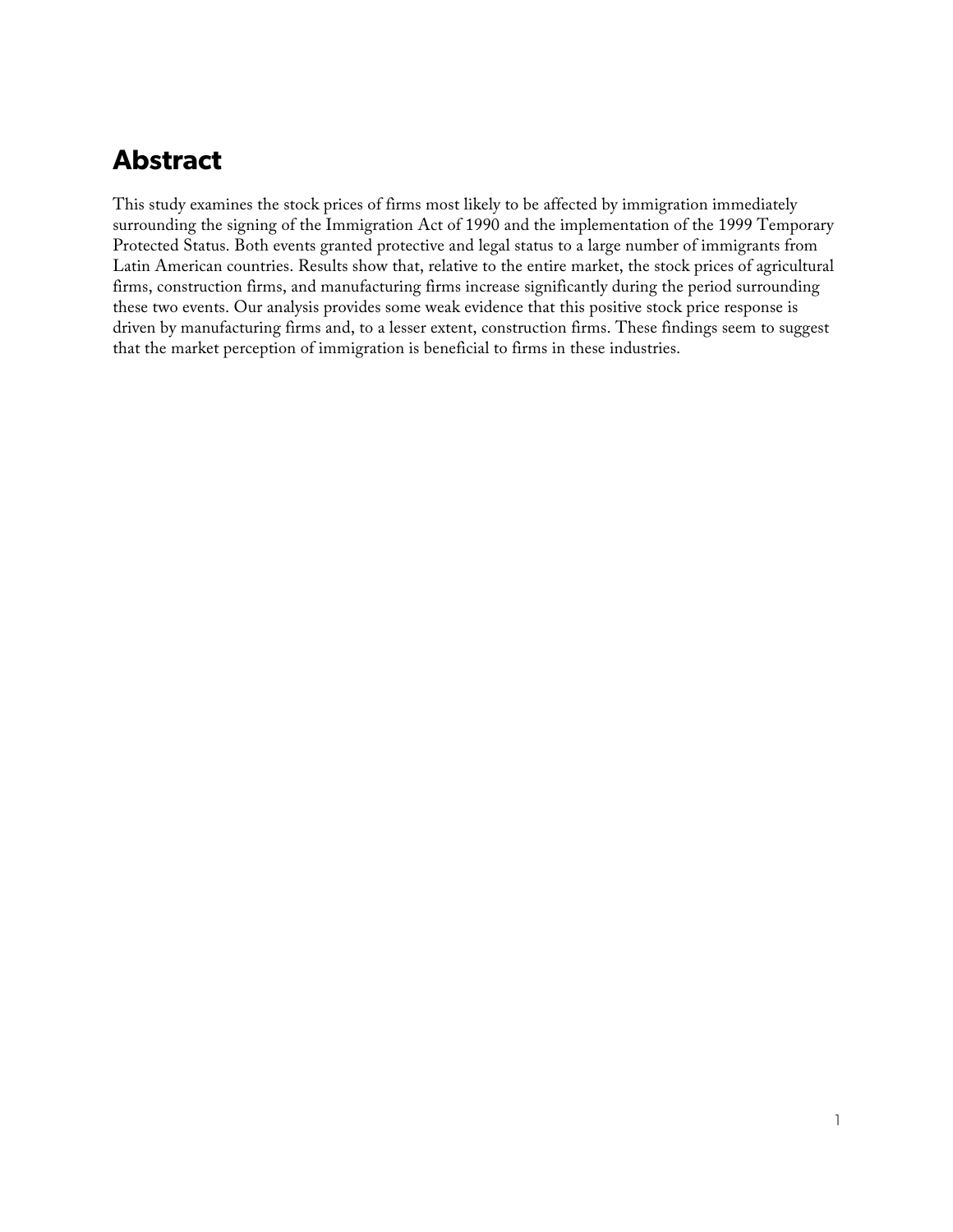## **1. Introduction**

I

Few policy debates are as hotly contested by politicians as the immigration debate. Beginning in December of 2018, political disagreements in the United States about immigration led to a 35-day government shutdown—the longest in US history. Perhaps not surprisingly, the economics literature has also failed to come to a consensus regarding the economic impact of immigration. Focusing on the wages of native workers, early studies (Altonji and Card 1991; Butcher and Card 1991, LaLonde and Topel 1991; Schoeni 1997) typically find that immigration has little to no effect on wages. However, other studies (Borjas, Freeman, and Katz 1991; Borjas, Katz, and Freeman 1997; Jaeger 1996; Dustmann, Frattini, and Preston 2012; Ottaviano and Peri 2012) show that, when accounting for the endogeneity of geographic immigrant choice and the skill levels of workers, immigration is shown to have a negative effect on native wages.

While much of the existing work on immigration has focused on labor supply issues, less attention has been paid to the link between immigration and firm performance. Olney (2013) shows that firm expansion increases in response to immigration and, as expected, the expansion is driven by smaller, relatively mobile, and highly labor-intensive firms. The argument underlying Olney's findings are based on the idea that while labor supply shocks should lead to depressed wages and subsequently lower labor costs, it is possible that firms might expand their production activities. In addition to the expansion of firms, Peri and Sparber (2009) argue that different specializations among both native workers and immigrants can lead to production efficiency gains and overall higher labor productivity.<sup>1</sup>

Given this latter stream of literature, firms might benefit from lower labor costs, new expansion opportunities, or productivity gains. The objective of our tests is to examine the unbiased market perception of shocks to the level of immigration. In particular, we test whether the stock prices of firms most likely to employ immigrants, such as agriculture, construction, and manufacturing firms, are meaningfully impacted by two plausibly exogenous events: the signing of the 1990 Immigration Act and the 1999 Temporary Protected Status (TPS) order for immigrants from Nicaragua and Honduras due to the devastation of Hurricane Mitch. Our choice of these two events is based on the following ideas. First, the Immigration Act of 1990 overhauled and modernized much of the Immigration and Nationality Act of 1965. In particular, the Act was written to dramatically increase the number of immigrants allowed into the United States. While the signing of the act itself might not be entirely exogenous to US labor supply issues, a key component of the act established a procedure by which the US attorney general could order protected status to immigrants due to extenuating circumstances in the immigrants' home country. Along these lines, the signing of the act also granted protected status for nearly 200,000 El Salvadorians because of the Salvadorian Civil War, which is likely to contain the exogeneity required for our tests. The use of our second event—the 1999 TPS order—is also motivated by plausible exogeneity, given that the

<sup>1</sup> In other related literature, Mitaritonna, Orefice, and Peri (2017) examine the effect of high-skilled immigration and show that firm factor productivity increases in response to this type of immigration, particularly for historically less productive firms and firms of smaller size. Hong and McLaren (2015 ) show that, in general equilibrium, any labor supply shock can be offset by newly created labor demand due to consumer demand by immigrants in local services.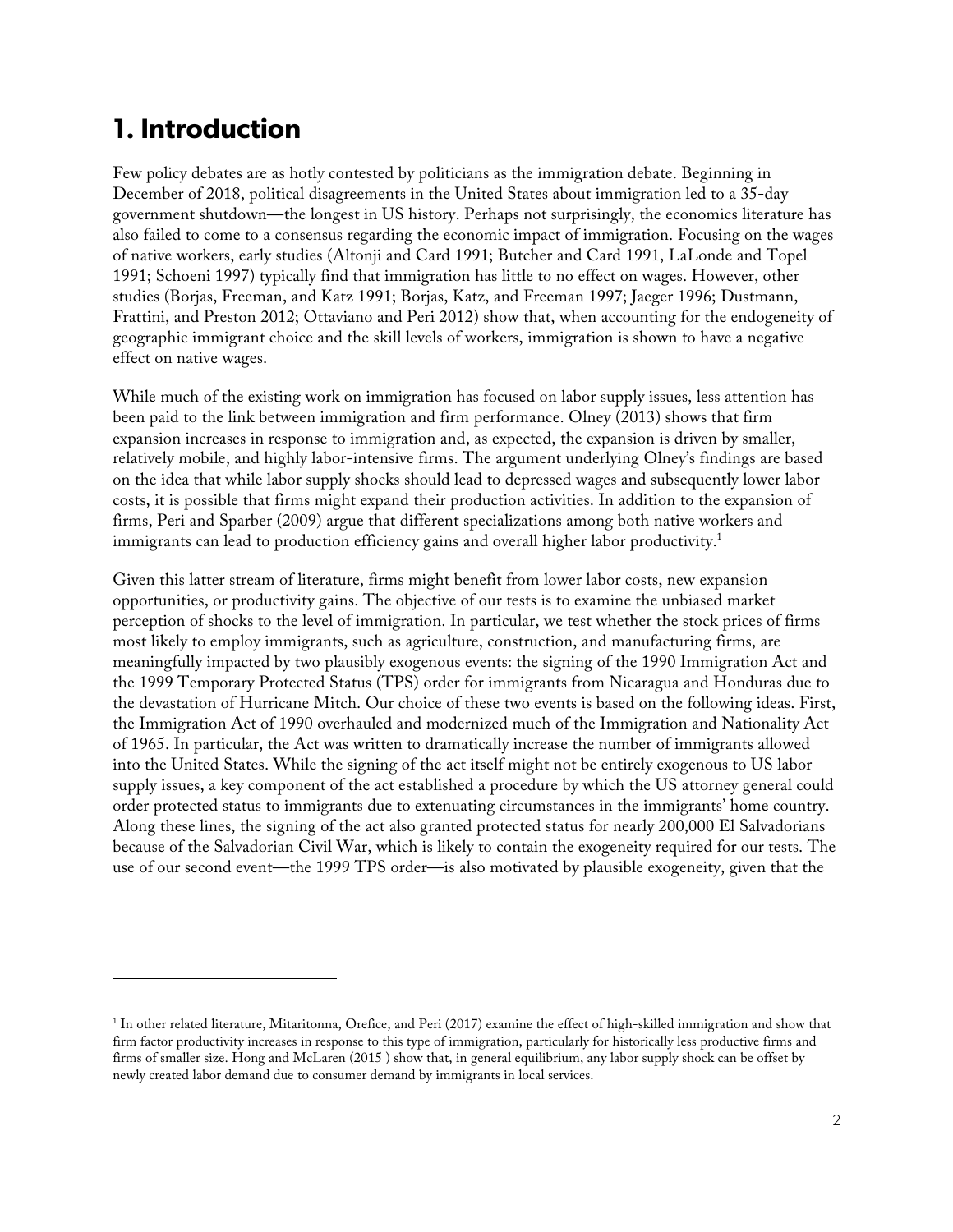order was executed in response to the devastation from Hurricane Mitch. Further, the order granted protected status for nearly 90,000 immigrants from Honduras and Nicaragua.<sup>2</sup>

Our objective, therefore, is to examine the stock price reaction of firms most affected— both due to labor supply issues and to possible firm expansion opportunities—by the change in these immigration policies. We choose to analyze three types of firms (based on SIC codes): agriculture firms, construction firms, and manufacturing firms. The choice of these firm types is based on various reports that suggest that TPS immigrants typically work in these industries.<sup>3</sup> Additionally, a recent report by both the Pew Research Center and the USDA suggests that these three types of firms employ the most immigrants.<sup>4</sup>

To determine whether the performance of these firms was meaningfully affected by the implementation of these two immigration policies, we conduct a series of standard event-study tests used in the financial economics literature. As described in Fama et al. (1969), an examination of stock prices surrounding a particular event must account for market-wide conditions. Therefore, we estimate a daily market model, which is a regression of daily returns for each firm on market-wide index returns. Following the breadth of literature that documents heterogeneity in stock return premiums across the size of firms (Banz 1981; Fama and French 1992, 1993, 1996), we use the value-weighted index from the Center for Research on Security Prices (CRSP). The CRSP value-weighted index is calculated as the value-weighted average return for all stocks available on  $CRSP<sup>5</sup>$  After estimating the market model for each firm, we obtain daily residual returns, which measure the portion of the firm's stock return that is orthogonal to market-wide returns. These residual returns, which are denoted as abnormal returns, are summed across various time windows (denoted as cumulative abnormal returns) surrounding both event days.

Results show that cumulative abnormal returns (CARs) are positive and significantly different from zero for a number of different time windows surrounding the Immigration Act of 1990. In economic terms, we find that the average CAR for the three-day window surrounding the act is 0.83 percent in excess of

I

<sup>&</sup>lt;sup>2</sup> On November 6, 1986, President Ronald Reagan signed the Immigration Reform and Control Act, which made it illegal to knowingly hire unauthorized immigrant workers. However, the act also legalized most unauthorized immigrants who had arrived in the United States prior to 1982. Our choice of using the 1990 Immigration Act again allows us to analyze the first time in which a temporary protective status order was implemented, particularly for a country from Latin America. The 1999 order was the second time an order allowed protective status for immigrants from a Latin American country. The number of TPS immigrants is available from the U.S. Citizenship and Immigration Services and is found at the https://www.cnn.com/2018/05/04/politics/immigration-tps-honduras/index.html.

<sup>&</sup>lt;sup>3</sup> According to a May 2017 report by the Center for Migration Research on the El Salvadorian and Honduran immigrants under TPS, Construction (23.0 percent) and Manufacturing (4.0 percent) were two industries among those with the highest concentration of TPS workers. In 2015, New American Economy highlighted the top 10 occupations with the highest share of immigrant workers. Seven of the 10 industries were directly associated with construction, manufacturing, or agriculture. See, New American Economy, "Labor-Intensive Industries," accessed July 1, 2019, https://www.newamericaneconomy.org/issues/labor-intensive-industries/.

<sup>4</sup> See, for example, this media report that highlights that agriculture, construction, and production (manufacturing) are ranked among the top three types of firms employing unauthorized immigrants: Mary Jo Dudley, "These US Industries Can't Work without Illegal Immigrants," *CBS News*, January 10, 2019, https://www.cbsnews.com/news/illegal-immigrants-us-jobs-economyfarm-workers-taxes/.

 $5$  CRSP consists of all publicly traded securities that are listed on a major exchange (e.g., the New York Stock Exchange, NASDAQ, or the American Stock Exchange).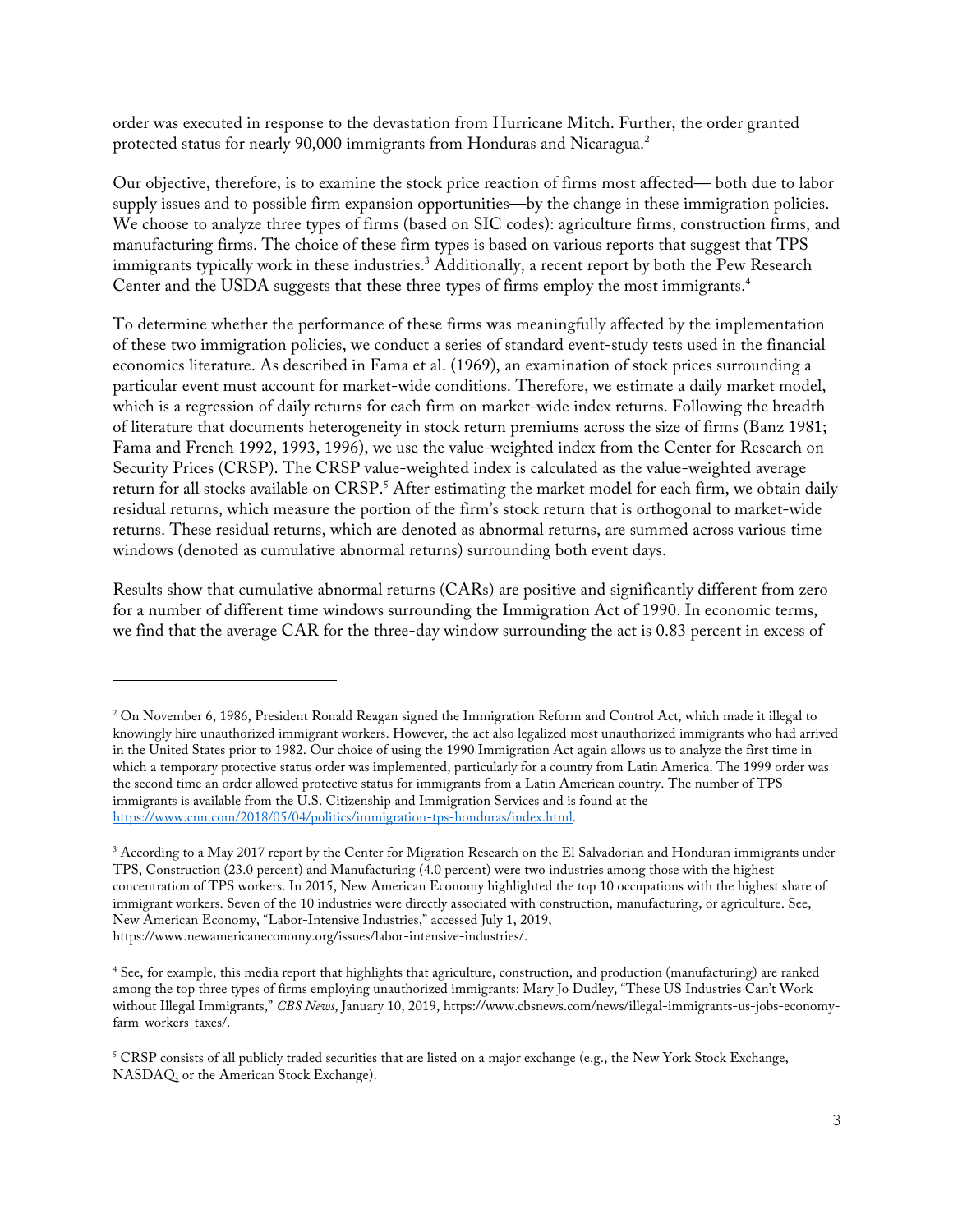the market. When annualized, this result suggests the treated firms outperformed the market by nearly 70 percent. These estimates suggest that our results are not only statistically significant but are also economically meaningful. When we replicate our analysis surrounding the 1999 TPS order, we find that the average three-day CAR for treated firms is 2.13 percent, which, in annual terms, represents an outperformance of the market of more than 170 percent.

In the remaining portion of the analysis, we seek to determine which types of firms drive the outperformance that we observe in our initial set of tests. In particular, we replicate our analysis by each firm type. Surrounding the Immigration Act of 1990, we find that CARs for both construction firms and manufacturing firms are unusually high, while CARs for agriculture firms are statistically close to zero. When we examine the 1999 TPS order, we find that the unusually high CARs are mostly driven by manufacturing firms.

Recognizing the need to control for other factors, such as firm size, we conduct a series of multivariate tests in which we control for other stock characteristics. After including controls like market capitalization and the volatility of stock prices, we attempt to better isolate which, if any, industry type drives our results. When focusing on CARs surrounding the Immigration Act, we find some evidence that construction firms had larger CARs. In economic terms, our results suggest that, after including our control variables, construction firms have 11-day CARs that are 5.29 percent higher than agriculture firms. Similar results are found for manufacturing firms— although the point estimates are not statistically significant at the 0.10 level. We note that we do not find any distinguishable difference between firm types when three-day CARs are used as the dependent variable. Therefore, we only find weak evidence that construction firms are driving the outperformance that we observe in our initial set of tests surrounding the Immigration Act of 1990.

In our multivariate tests that model CARs surrounding the 1999 TPS order, we find some evidence that, after controlling for various stock characteristics, manufacturing firms have higher CARs. However, our multivariate tests again do not allow us to draw strong conclusions about which firm type drives our results.

Combined, the findings in this study contribute to our understanding about the link between immigration and the performance of firms in several meaningful ways. First, finding that the stock prices of agriculture, construction, and manufacturing firms respond favorably to policies that increase immigration seems to suggest that markets anticipate a measurable benefit associated with immigration. These benefits might include an increase in the labor supply and, thus, lower labor costs and greater firm profitability (Borjas, Freeman, and Katz 1991; Borjas, Katz, and Freeman 1997; Jaeger 1996; Dustmann, Frattini, and Preston 2012; Ottaviano and Peri 2012). Alternatively, the benefits might come from a greater possibility that firms will expand (Olney 2013) and increase in productivity (Peri and Sparbar 2009). Second, our results highlight some of the implications of immigration policy. While from an economic perspective the motive behind anti-immigration policies might be to protect the wages of native workers, the existing literature seems to suggest that both firm productivity and expansion can increase. Our findings suggest that the broader market perception is that immigration is good for firms.

The rest of this paper is formatted in the following way. Section 2 provides some background to the policies discussed in this study and provides a brief review of the related literature. Section 3 describes the data used throughout the analysis. Section 4 presents the empirical methods and results from our analysis. Section 5 offers some concluding remarks.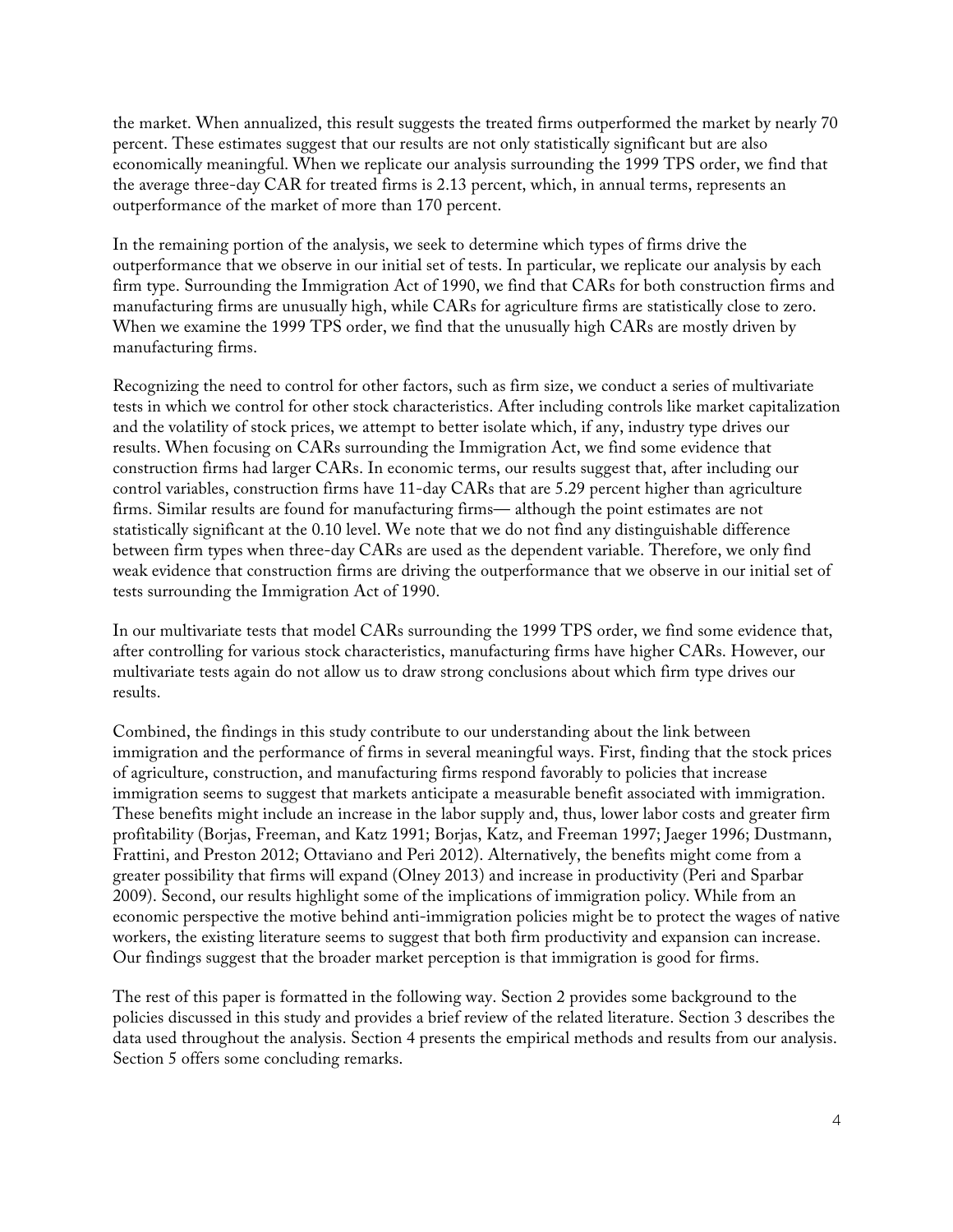## **2.Background and Related Literature**

On November 29, 1990, the Immigration Act was signed by George H. W. Bush.<sup>6</sup> The new bill increased the number of visas granted to immigrants from 530,000 per year, to 700,000 per year from 1992 to 1994 and then 675,000 visas per year every year after 1994. The new bill effectively increased the number of visas issued by over 27 percent per year. The Immigration Act also describes in great detail different nuances of issuing visas, such as family-based immigration, employment-based immigration, "diversity" immigration, and so on. As part of the Immigration Act of 1990, Title III had a "Temporary Protected Status" (TPS) clause. The clause grants unauthorized immigrants legal residency in the United States for up to 18 months. The US attorney general must first designate "temporary protected status" to nations that are in the midst of civil conflict, natural disaster, or other extraordinary circumstances that make immigrants' return unsafe (Leiden and Neal 1990). In order for immigrants to qualify for TPS, they must be continually physically present in the United States following the date of their home country's TPS designation (Leiden and Neal 1990). These events are particularly interesting to this study because they provide a natural instance from which we can capture immediate market expectations regarding immigration policy. Furthermore, civil conflict and natural disasters in various countries are likely to be exogenous to labor supply issues or other firm performance measures in the United States. Since firms that may be at a higher disposition to hire low-skilled workers would benefit from an increase in the supply of immigrant labor, it would make sense that these policies would positively impact these types of firms.

A number of studies have examined various economic outcomes associated with immigration. As mentioned above, several studies have examined the effect of immigration on the wages of native workers and find conflicting results (Altonji and Card 1991; Butcher and Card 1991; LaLonde and Topel 1991; Schoeni 1997; Borjas, Freeman, and Katz 1991; Borjas, Katz, and Freeman 1997; Jaeger 1996; Dustmann, Frattini, and Preston 2012; Ottaviano and Peri 2012). For instance, Butcher and Card (1991) find that immigration does not reduce the wages of native workers, even when accounting for workers with wages in the lowest decile of the income distribution. Using a different empirical approach, Dustmann, Frattini, and Preston (2012) provide some contradictory evidence that immigration depresses native wages significant but only for those in the bottom quintile of the income distribution. In LaLonde and Topel (1991), results provide some evidence that wages are depressed in response to increases in immigration; however, the depression of wages occurs for the immigrants themselves as opposed to native workers. Ottaviano and Peri (2012) show that while there is a slight substitution effect between the wages of immigrants and the wages of native workers, the wages of previous immigrants are substantially (negatively) affected by the presence of new immigrant workers.

Additional studies have provided more general findings that show that immigration provides an important contribution to the economic activity. For instance, Borjas (1995) shows that the economic benefits associated with immigration range from \$7 billion to \$25 billion annually. Morley (2006), however, provides some evidence that per capita GDP causes long-run increases in immigration instead of the other way around. Hunt and Gauthier-Loiselle (2010) show that immigration leads to greater levels of innovation in a particular country. In particular, a one percentage point increase in immigration is associated with an increase in the number of patents (per capita) by more than 10 percent. Instead of

I

<sup>6</sup> See Leiden and Neal (1990) for a comprehensive overview of the Immigration Act of 1990.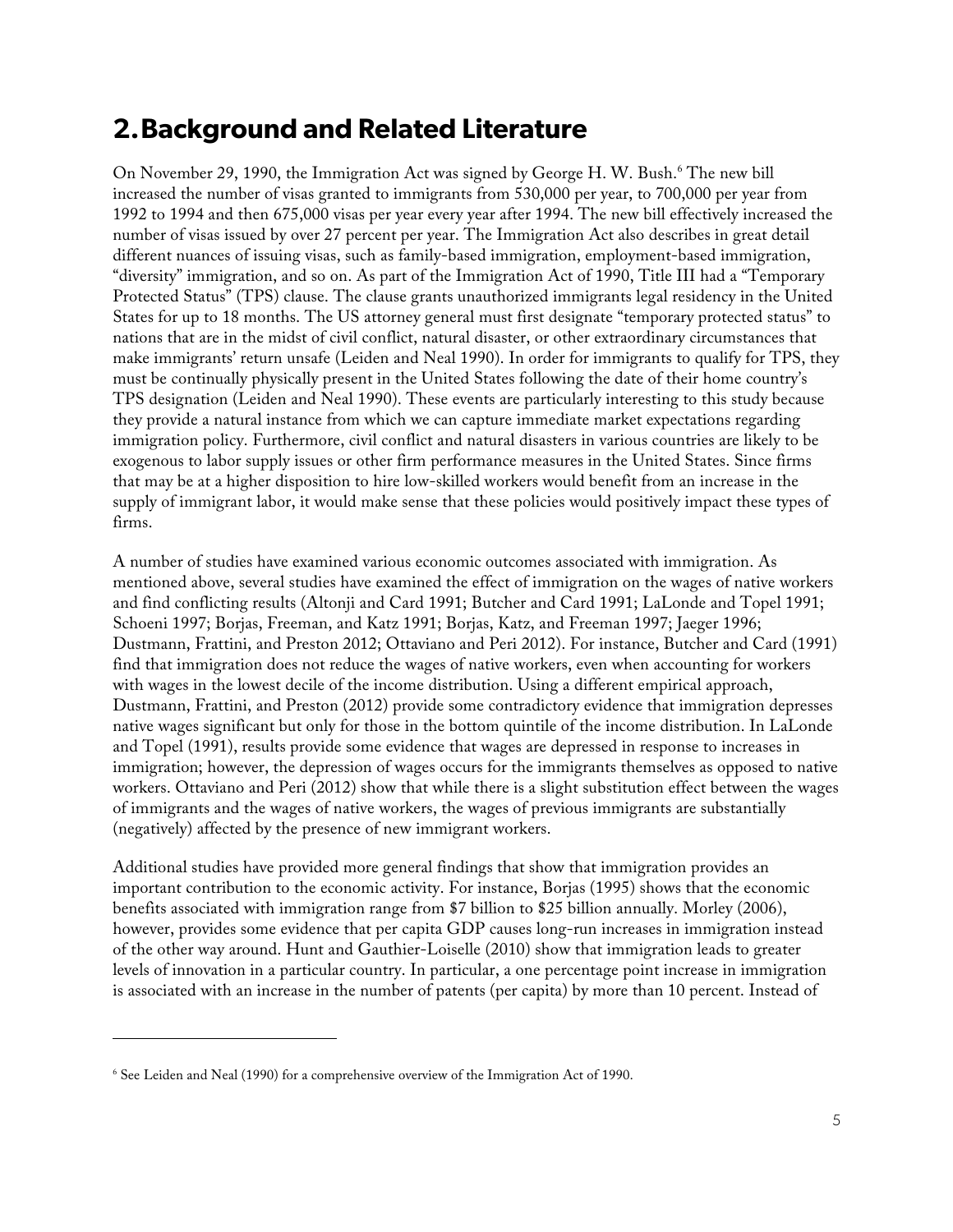examining immigration, Clemens (2011) reviews the literature and shows the constraints to emigration adversely effect economic activity. Several studies show that that the efficiency gains from merchandise trade—if emigration constraints are relaxed—would average about 1.7 percent (Goldin, Knudsen, and van der Mensbrugghe 1993; Dessus, Fukasaku, and Safadi 1999; Anderson et al. 2000; World Bank 2001; Anderson and Martin 2005; Hertel and Keeney 2006). Likewise, the efficiency gains associated with capital flows—if emigration constraints were relaxed—are reported to be between 0.1 percent to 1.7 percent of world GDP (Gourinchas and Jeanne 2006; Caselli and Feyrer 2007).<sup>7</sup> These results highlight some of the economic benefits associated with immigration.

As discussed in the previous section, more specific benefits (outside of wage effects) might come from immigration. In particular, Olney (2013) finds that firms are able to expand their production activities in response to shocks to immigration. When accounting for the possible endogeneity association with immigration and expansion, Olney's instrumental variable analysis shows that a 10 percent increase in immigration results in a 2.5 percent increase in the number of new establishments, which is used as measure of firm expansion. Peri and Sparbar (2009) use specialized task data to show that, when unskilled immigration increases, specializations of both native workers and immigrants can lead to productivity gains. In a similar vein, Mitaritonna, Orefice, and Peri (2017) report that the immigration of high-skilled workers leads to large improvements in various productivity measures (physical capital, exports, and direct employment). These results are driven by smaller firms and by firms with lower levels of initial productivity. Taken together, these findings highlight that fact that immigration is not only associated with macro-level benefits but might also provide firm-level benefits. In the framework of our study, we hypothesize that, given the prior literature discussed in this section, stock prices will respond favorably to positive shocks in immigration, particularly for firms that are most disposed to hire immigrant labor.

## **3.Data Description**

I

The data used throughout the analysis come from the Center for Research on Security Prices (CRSP). From CRSP, we obtain daily prices, trading volume, stock returns, exchange listing, and so on. We also gather standard industry classification (SIC) codes from CRSP. To determine the most low-skilled firms, we identify Agriculture firms (SIC codes between 0100 and 0999), Construction firms (SIC codes between 1500 and 1799), and Manufacturing firms (SIC codes between 2000 and 3999). As mentioned above, the choice of these firm types is based on various reports about the employment population of TPS immigrants. We have also mentioned the use of our two events: the Immigration Act of 1990 and the TPS order of 1999.<sup>8</sup> Both pieces of legislation allowed protective status to a large number of immigrants

<sup>7</sup> Hamilton and Whalley (1984), Moses and Letnes (2004), Iregui (2005), and Klein and Ventura (2009) also discuss the efficiency gains associated with labor mobility if emigration constraints were relaxed and show large gains from labor mobility.

<sup>&</sup>lt;sup>8</sup> According to 2018 data from the Council on Foreign Relations (https://www.cfr.org/article/what-temporary-protected-status), there have been approximately 400,000 TPS holders, of which 93 percent are from El Salvador (262,526), Honduras (86,031), and Haiti (58,557). AmericanProgress.org reports

<sup>(</sup>https://www.americanprogress.org/issues/immigration/news/2017/10/20/440400/tps-holders-are-integral-members-of-the-u-seconomy-and-society/) that of the current TPS holders, more than 50,000 immigrants live in California while about 47,000 and 45,000 live in Tennessee and Florida, respectively. As mentioned earlier, the USDA provides some statistics regarding the industries in which unauthorized immigrants work. According to CBS News reports, 53 percent of unauthorized immigrants work in agriculture, 15 percent work in construction, and 9 percent work in production (see note 4 above).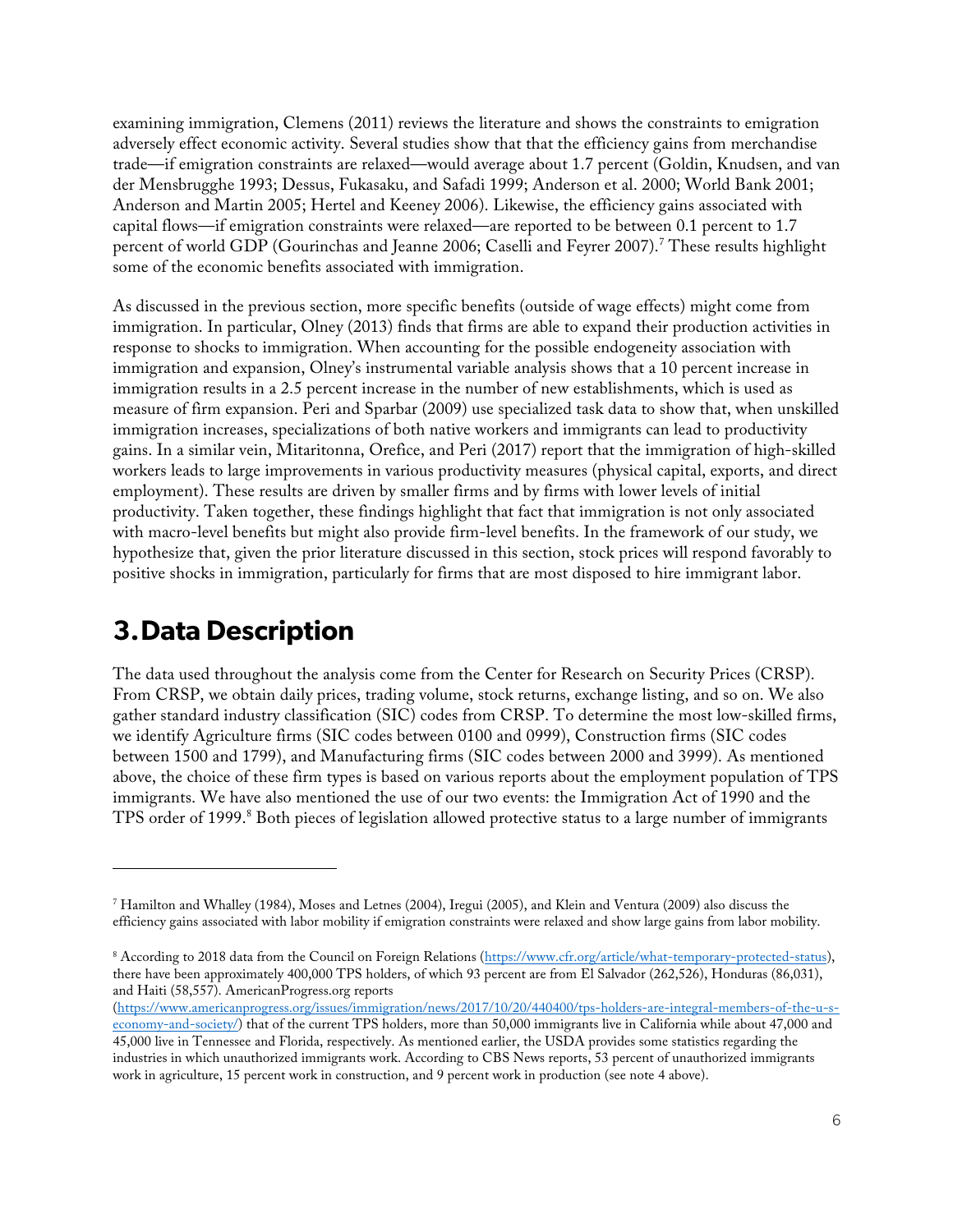from Latin American countries.<sup>9</sup> Table 1 reports a number of statistics that describe our sample. Panel A reports the results for Agriculture firms while panels B and C present the summary statistics for Construction firms and Manufacturing firms, respectively. The statistics on the variables presented in table 1 are measured on the event day. For instance, in columns [1] through [5], the variables are measured on November 29, 1990. Likewise, in columns [6] through [10], the variables are measured on January 5, 1999. *MktCap* is the market capitalization of a particular firm on the event day (measured in \$ billions). Likewise, *Price* is the daily closing price. *Volatility* is calculated following Alizadeh, Brandt, and Diebold (2002) and is the difference between the natural log of the intraday high price and the natural log of the intraday low price. *Turnover* is the ratio of daily volume (on the event day) scaled by shares outstanding. *NYSE* is an indicator variable capturing whether a firm is listed on the New York Stock Exchange—zero otherwise.

Table 1 provides a few noteworthy results. First, we find that manufacturing firms are much larger than either Agriculture firms or Construction firms. For instance, in column [1], we find that the average Manufacturing firm has a market cap of \$610 million while the average Agriculture (Construction) firm has a market cap of \$224 million (\$118 million). Similarly, in column [6], the average Manufacturing firm has a market cap of \$2.05 billion while the average Agriculture (Construction) firm has a market cap of \$259 million (\$343 million). Table 1 also highlights a difference in share prices and volatility across the different firm types. These results are important given that, in our tests, we will not only identify whether these types of firms exhibit significant abnormal returns surrounding our two events, but we will also seek to determine which of the types of firms are driving the results. The variation in these stock-specific characteristics indicates the need to control for these variables in a multivariate framework when making these comparisons.

## **4.Empirical Results**

I

In this section, we discuss our empirical methods as well as the results from our tests. We begin by first examining the stock price response of the firms in our sample surrounding the Immigration Act of 1990 and then surrounding the 1999 TPS order. Next, we replicate this analysis by firm type. Specifically, we attempt to determine which type of firm (Agriculture, Construction, or Manufacturing) drives our results. Lastly, given the variation in firm characteristics across samples as highlighted in table 1, we conduct a series of multivariate tests to compare the stock price response to the changes in these immigration policies by firm type.

<sup>&</sup>lt;sup>9</sup> We note that our hypothesis that stock prices of firms in our sample will increase in response to these orders is based on the idea that the possible pool of workers will increase, which might lower labor costs or increase the likelihood of firm expansion. It is possible, however, that TPS orders might be detrimental to firms by giving bargaining power to immigrant workers who, because of the orders, are now allowed to work legally in the United States. We argue that this possibility is rather small given that the 1986 Immigration Reform and Control Act implemented penalties for hiring unauthorized immigrant workers. The firms that might fear these penalties are larger firms that employ low-skilled workers—specifically, those firms that are publicly traded and thus more heavily scrutinized by the US Securities and Exchange Commission.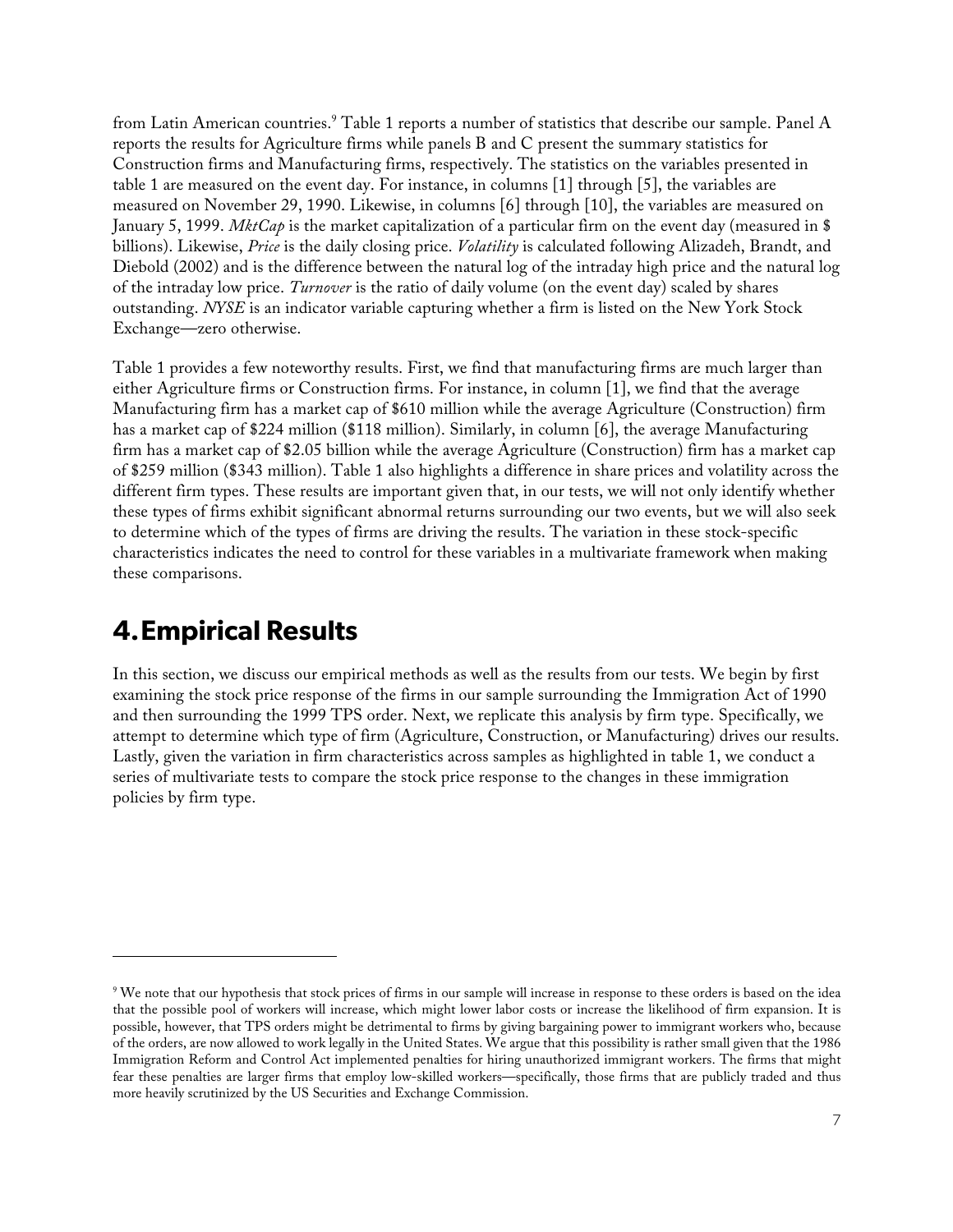### 4.1. Cumulative Abnormal Returns – All Firm Types

We begin by estimating cumulative abnormal returns (CARs) in the standard way, as discussed in Fama et al. (1969), which allows us to isolate the event response while controlling for broader market conditions. In particular, we estimate the following equation for each stock in our sample:

$$
R_t = \alpha + \beta R m_t + \varepsilon_t (1).
$$

This daily market model is a linear regression of daily returns (*R*) for each firm on market-wide returns  $(Rm)$ . To avoid potential bias in the parameter estimates for  $\alpha$  and  $\beta$ , we estimate equation (1) during an estimation period, which is at least 46 days (or about two months of trading days) prior to the event. We also require a maximum of 255 trading days (or about a full year of trading days) during the estimation period. Once we have obtained the estimated parameters for  $\alpha$  and  $\beta$  during the pre-event period, we are able to estimate abnormal returns in the following way:

$$
AR_t = \varepsilon_t = R_t - \hat{\alpha} - \hat{\beta} R m_t (2),
$$

where AR or  $\varepsilon$  represents the abnormal return on day t, and  $\hat{\alpha}$  and  $\hat{\beta}$  are the estimated parameters obtained during the estimation period.  $AR$  is a random variable that, by construction, has an expected value of zero and is orthogonal to the independent variable  $Rm$ . Stated differently,  $AR$  captures the firmspecific stock return that accounts for market-wide conditions. We also reiterate that we use the CRSP value-weighted index return as the market return. This index consists of the weighted average return for the universe of CRSP securities where the weight is based on the firm's market capitalization. Using the value-weighted index return allows us to account for potential bias due to the finding that small-cap firms generally outperform large-cap firms (as discussed in Banz 1981; Fama and French 1992, 1993, 1996).

Table 2 reports the results from estimating equation (2) and summing abnormal returns for various windows surrounding the Immigration Act of 1990. For example, CAR(-10,10) represents the cumulative abnormal returns for the 21-day window surrounding our event date. The table reports the means and medians of the CARs for the different time windows. We also report t-statistics (in parentheses) that test whether mean CARs are reliably different from zero. The number of observations is also reported at the bottom of each column. Column [1] shows that the mean CAR(-10,10) is 3.12 percent and is statistically significant (t-statistic = 6.93). In economic terms, the CAR suggests that the average firm in our sample experienced returns that exceed the market return by 3.12 percent during the 21-day event window.<sup>10</sup> In annual terms, this CAR represents an outperformance of the market by nearly 37 percent. Almost uniformly, the CARs are positive and significant in each column. The only exception is in column [3], when the mean  $CAR(-3,3)$  is positive (0.12 percent) but not reliably significant. In column [5], the mean  $CAR(-1,1)$  is 0.83 percent, which, when annualized, represents nearly 70 percent in the outperformance of the market. The results in table 2 seem to indicate that our sample of firms

I

<sup>&</sup>lt;sup>10</sup> We note that we use a number of event windows as means for robustness. However, the use of pre-event windows also allows us to account for the possibility that information about the signing of the Immigration Act and the implementation of the 1999 TPS order became available to the market in the days and weeks prior to the actual event day.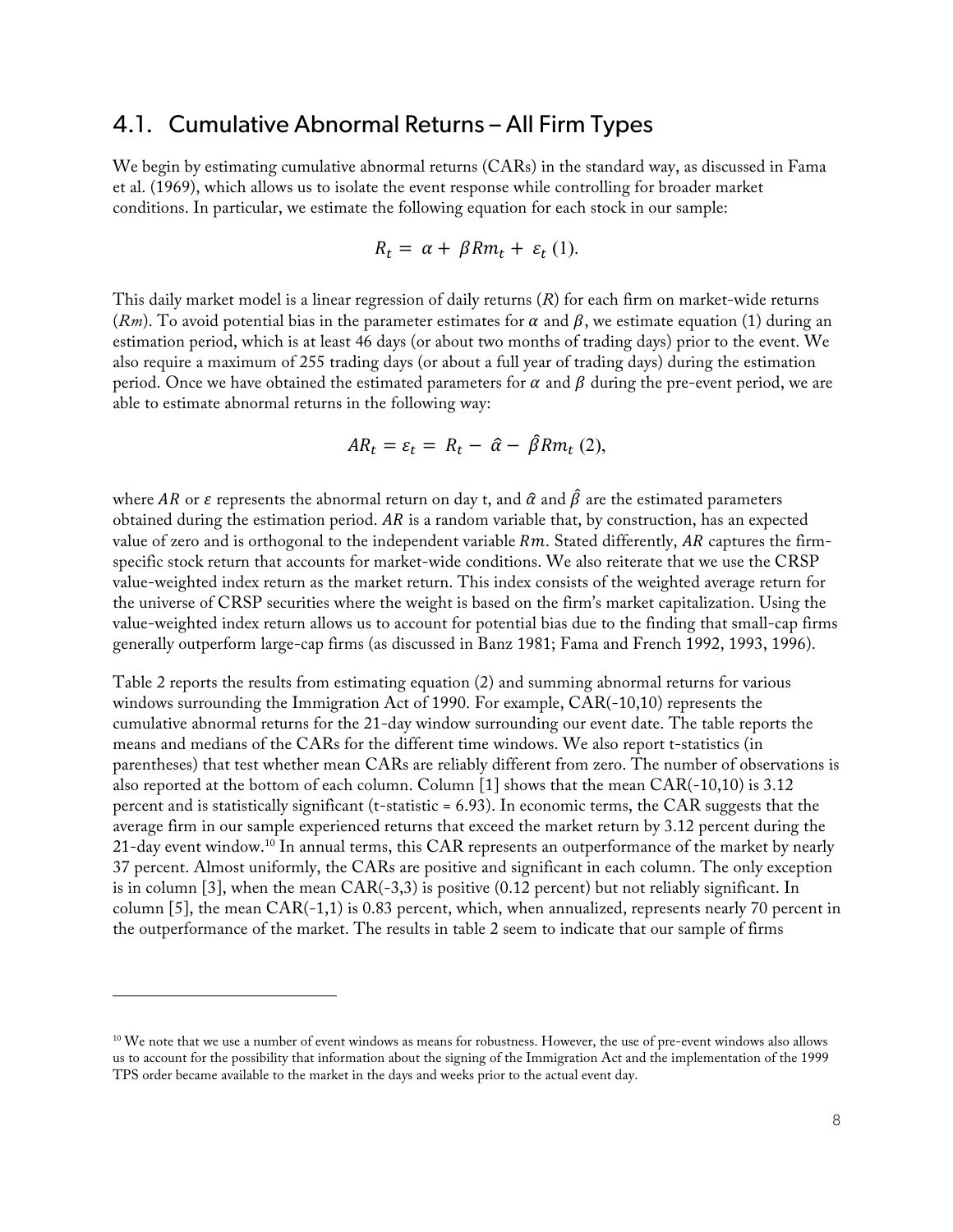responded positively (relative to the market) during the period immediately surrounding the Immigration Act of 1990.<sup>11</sup>

Next, we replicate our analysis for the TPS order in 1999, which provided refuge for nearly 90,000 immigrants from Honduras and Nicaragua due to the devastation of Hurricane Mitch.<sup>12</sup> The use of this second event is not only for robustness, but the event is also likely to be considered more exogenous than the 1990 Immigration Act given that the order occurred due to a natural disaster. Unlike the Immigration Act of 1990, which went through an arduous legislative process, the TPS order of 1999 occurred more suddenly. Table 3 reports the results from the analysis. The table is formatted exactly like the previous table with CARs from the different time windows reported in each of the six columns. Similar to the previous table, we find that mean CARs are positive and highly significant. For instance, column [3] shows that the seven-day CAR for the average firm in our analysis is 7.6 percent. Again, our methodology accounts for market-wide conditions, so this seven-day return is considered to be in excess of the market return. In annual terms, the mean  $CAR(-3,3)$  suggests that our sample of labor-intensive firms outperformed the market by more than 250 percent, on average. These findings suggest that our results are not only statistically significant but also economically meaningful.

### 4.2. Cumulative Abnormal Returns – By Firm Type

I

In this section, we replicate portions of tables 2 and 3 but estimate equations (1) and (2) and report results specifically for the three types of firms: Agriculture firms, Construction firms, and Manufacturing firms. Under each firm type, we report the results for CARs from day -5 to 5 and from day -1 to 1. At the bottom of each column, the number of firms is reported. Table 4 presents the analysis surrounding the Immigration Act of 1990. It is important to note that, during this particular event, we only have 19 Agriculture firms and 52 Construction firms. The last two columns of t able 4 show that the majority of firms in our sample are considered Manufacturing firms. The results from the table suggest that our initial findings in table 2 are not driven by Agriculture firms. For instance, columns [1] and [2] suggest that the mean  $CAR(-5,5)$  and the mean  $CAR(-1,1)$  are 0.33 percent and 0.26 percent, respectively. These mean CARs are not significantly different from zero. However, in columns [3] and [4], we find that mean CARs are indeed positive and statistically significant. For instance, the mean CAR(-5,5) is 5.9 percent while the mean CAR(-1,1) is 1.5 percent. Both of these means are statistically significant at (at least) the 0.10 level (t-statistics = 2.25 and 1.88). In economic terms, these mean CARs, when annualized, represent an outperformance of the market by about 130 percent and 125 percent, respectively. In the final two columns, we report the results for Manufacturing firms. We again find that the average Manufacturing firm in our sample experiences abnormal returns surrounding the passage of

<sup>&</sup>lt;sup>11</sup> In unreported tests, we replicate our analysis for several other event days related to the Immigration Act of 1990. For instance, we conduct the test around the date the act was introduced by Senator Ted Kennedy (February 7, 1989), the day the act passed the Senate (July 13, 1989), and the day the act passed the House of Representatives (October 3, 1990). In each case, we do not find that mean CARs (while positive) surrounding these alternative event days are uniformly significant.

<sup>&</sup>lt;sup>12</sup> It is possible that the effects of Hurricane Mitch—while affecting the level of immigrants due to the 1999 TPS order, which can affect labor costs to firms—might also adversely affect demand, due to the storm's devastation to both Honduras and Nicaragua. However, the amount of US imports from Honduras is rather small. For instance, most recent data suggest that Honduras is only the 49th largest exporter to the United States. Likewise, recent data suggest that Nicaragua is only the 58th largest exporter to the United States (https://tradingeconomics.com/united-states/imports-by-country). Therefore, demand effects due to the hurricane are not likely to confound our event study tests using US firms.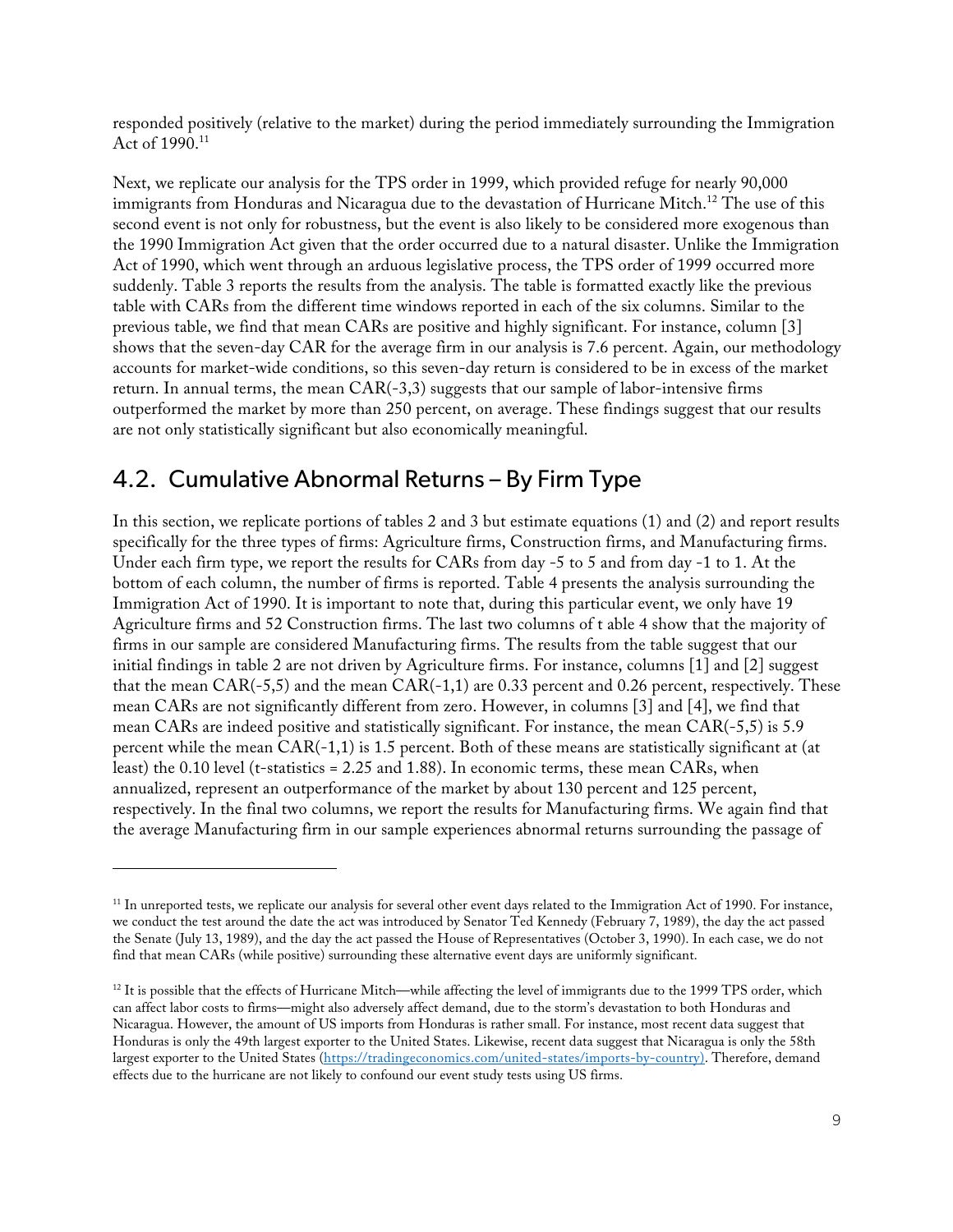the Immigration Act of 1990. Columns [5] and [6] report mean CARs of 1.9 percent and 0.8 percent . Both of these means are statistically significant and economically meaningful. For instance, when annualizing these abnormal returns, the mean CARs indicate an annual outperformance of the market by about 40 percent and 65 percent, respectively. These findings suggest that, if anything, our findings in table 2 are driven by Construction firms and Manufacturing firms.

Table 5 presents the results surrounding the 1999 TPS order. Here, we replicate the tests in the previous table but focus on the TPS order instead of the Immigration Act of 1990. The format of table 5 is similar to table 4; however, the results vary slightly. In particular, we do not find statistically significant CARs in columns [3] and [4]. Like in the previous table, we do find positive and significant CARs in the last two columns. These results show that, for manufacturing firms, stock prices respond favorably to the TPS order. Combined, the results in tables 4 and 5 seem to indicate that the abnormal returns, which are documented in tables 2 and 3, are driven by manufacturing firms and, to a lesser extent, construction firms.

### 4.3. Cumulative Abnormal Returns – By Firm Type: Multivariate Tests

In this section, we continue our analysis by attempting to identify the types of firms that drive the positive and significant CARs that we documented in tables 2 and 3. In particular, we estimate the following equation using cross-sectional data and report the results in table 6:

$$
CAR(-k, k)_i = \beta_1 Construction_i + \beta_2 Manuelactive_i + \beta_3 Ln(MktCap)_i + \beta_4 Price_i +
$$
  

$$
\beta_5 Turnover_i + \beta_6 Volatility_i + \beta_7 NYSE_i + \alpha + \varepsilon_i (3).
$$

The dependent variable is the estimated CAR during the event window (-k,k) surrounding the signing of the 1990 Immigration Act, where  $k = 5$  or 1. Columns [1] and [2] report the results when the dependent variable is CAR(-5,5) while columns [3] and [4] show the results when the dependent variable is CAR(- 1,1). The independent variables of interest include the following: *Construction* is an indicator variable equal to one if the firm is considered a Construction firm (according to the SIC codes)—zero otherwise and *Manufacture* is another indicator variable capturing Manufacturing firms (according to SIC codes) zero otherwise. The omitted indicator variable is Agriculture, which is a dummy variable capturing agricultural firms. The control variables include the following: *Ln(MktCap)* is the natural log of the market capitalization on the event day. *Price* is the closing price on the event day. *Turnover* is the ratio of daily volume (on the event day) scaled by shares outstanding. *Volatility* is calculated following Alizadeh, Brandt, and Diebold (2002) and is the difference between the natural log of the intraday high price and the natural log of the intraday low price. *NYSE* is an indicator variable capturing whether a firm is listed on the New York Stock Exchange—zero otherwise.

Results in column [1] show that the coefficient on Construction is 0.0549, which suggests that, relative to Agriculture firms (which is the omitted category), 11-day CARs are about 5.5 percent greater. We note that the t-statistic, which is obtained from White (1980) robust standard errors, is 1.91 indicating that the coefficient is both economically and statistically significant. These results hold in column [2], when controlling for other firm or stock characteristics. That is, the coefficient on Construction is 0.0529 (tstatistic = 1.84). We find that while the coefficient on Manufacture is positive, it is not reliably different from zero.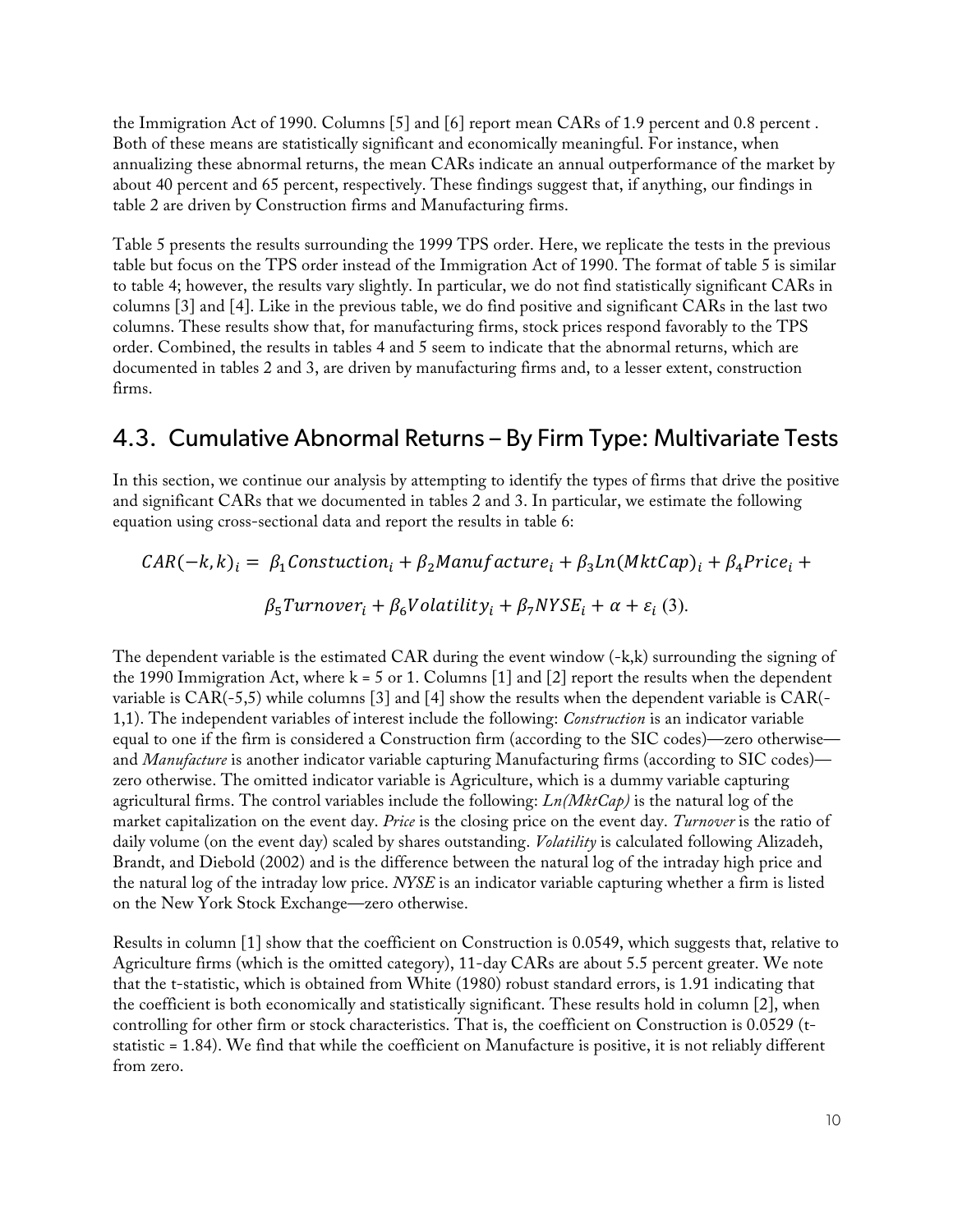In columns [3] and [4], we do not find statistically significant coefficients on either Construction or Manufacture. These results indicate that while we find some evidence for differences between construction firms and agriculture firms when examining 11-day CARs, we do not find meaningful differences when examining 3-day CARs. Therefore, t able 6 only provides weak evidence of differences in stock prices responses by firm type during the period immediately surrounding the signing of the Immigration Act of 1990.

In our final set of tests, we replicate the analysis in t able 6 but examine CARs surrounding the 1999 TPS order instead of the Immigration Act signing. Said differently, we estimate equation (3) using CARs surrounding the TPS order and evaluate control variables on this second event day. The results are reported in table 7. The format of table 7 is identical to table 6. That is, we report the results using  $CAR(-5,5)$  as the dependent variable in columns [1] and [2] and the results using  $CAR(-1,1)$  as the dependent variable in columns [3] and [4]. Focusing our attention on the variables of interest, we do not find that either Construction or Manufacture produce reliable coefficients in column [1]. However, when including the control variables in column [2], we find that the coefficient on Manufacture is positive and marginally significant (estimate =  $0.0330$ , t-statistic = 1.82). These results seem to provide some evidence that, relative to agriculture firms, manufacturing firms experienced higher abnormal returns for the 11 day period surrounding the TPS order. Similar results are found in columns [3] and [4]. The coefficient on Manufacture is not reliably different from zero in column [3]. However, when including the control variables, the coefficient on Manufacture is 0.0188 and statistically significant at the 0.10 level (t-statistic = 1.76). Combined, our multivariate analysis seems to indicate that, to some degree, construction firms and manufacturing firms seem to outperform agricultural firms during the periods immediately surrounding the signing of the Immigration Act and the imple mentation of the TPS order. However, our findings are weak, at best.

### 4.4. Robustness

In this section, we discuss a number of unreported tests that add to the robustness of our findings. The conclusions that we draw from our initial set of results are that changes in immigration policies will benefit firms that are most disposed to hire low-skilled labor relative to the rest of the market. To ensure our findings are not simply an artifact of small samples of particular industries, we first replicate table 2; but instead of analyzing firms that employ low-skilled workers, we examine firms that employ highskilled workers. We define high-skilled firms as those with an SIC code of 5400, which captures professional, scientific, and technical firms. As expected, we do not find any significant stock price reaction to the events that changed the level of immigration.

In our second set of robustness tests, we attempt to examine how the same types of firms used in our main analysis respond to changes in laws that might restrict the flow of immigration. Here, we examine the stock price reaction for agriculture, construction, and manufacturing firms surrounding the 2002 Enhanced Boarder Security Act. To the extent that this act inhibited the flow of immigrants, we ought to see a negative stock price response to these types of firms. Indeed, our unreported tests find negative CARs for the 21-day period, the 11-day period, the 7-day period, and the 5-day period surrounding the signing of the Enhanced Boarder Security Act. In economic terms, we find that CAR(-2,2) is -0.73 percent, which represents a significant underperformance— relative to the entire market—of nearly 37 percent when annualized. When we conduct these tests for each firm-type specifically, it seems that our results are again driven by construction and manufacturing firms.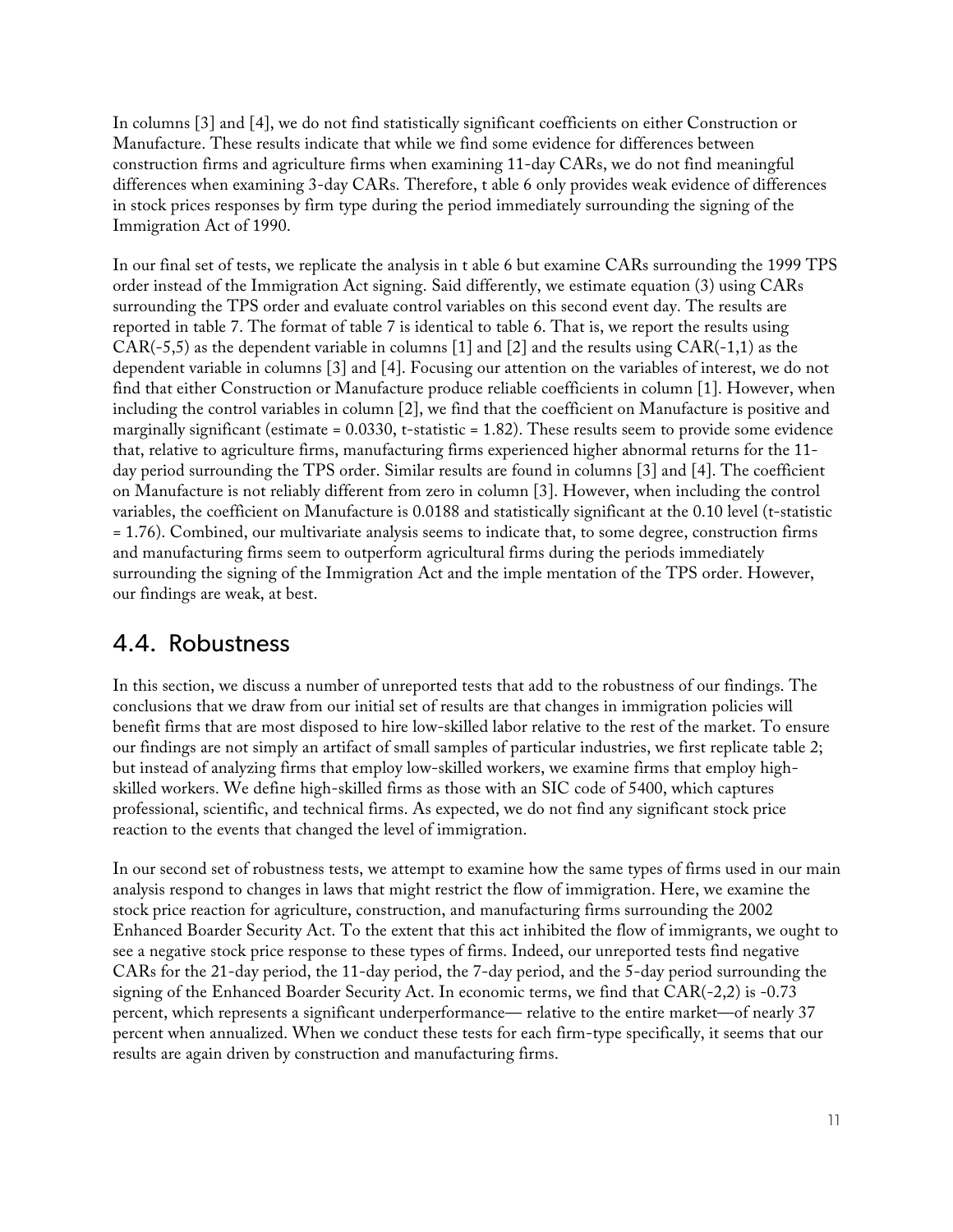In addition to this second set of tests, we also replicate table 2 surrounding another piece of immigration legislation. As mentioned above, President Ronald Reagan signed the Immigration Reform and Control Act of 1986 on November 6, 1986. This act made it illegal for firms to hire unauthorized immigrant workers. However, the act also legalized most of the unauthorized immigrant workers that had arrived in the United States prior to 1982. According to some reports, approximately 3 million unauthorized immigrants applied for legal status under the act, and about 2.7 million were granted amnesty.<sup>13</sup> In other unreported tests, we conduct our event study surrounding the signing of this 1986 act. Again, we find positive and significant CARs for our sample of firms from the agriculture, construction, and manufacturing industries. In economic terms, the average three-day CAR  $(CAR(-1,1))$  is 0.42 percent (tstatistic = 3.04), which equates to an outperformance of the market by about 35 percent when annualized.

In our third set of robustness tests, we replicate table 2; but instead of using either of our event dates, we use five placebo—or randomly selected—event dates. If our results are simply a function of outperformance by firms in our sample over a long period of time, then we might observe positive and significant CARs in our placebo tests. Instead, we do not find evidence that CARs are reliably different from zero, on average. For instance, when taking the average CAR across the five placebo dates, we do not find any evidence that firms in our sample outperformed the entire market. Instead, the average CARs are statistically close to zero. For instance, the average 21-day CAR (CAR(-10,10)) across the five placebo dates is -0.0008 (with an average t-statistic of -0.01).

Lastly, we examine the long-run effects of these immigration policies on the stock price performance of the firms in our sample. In particular, we replicate our methodology; but instead of examining daily returns, we examine monthly stock returns for various long-run time windows. We find that after the 1999 TPS event, monthly stock returns of firms in our sample outperformed the entire market for at least six months. The average seven-month  $CAR (CAR(-1,6))$  is more than 13 percent while the average 13month CAR (CAR(-1,12)) is more than 31 percent. The economic significance of these long-run tests trails off over time, but the results from these robustness tests seem to highlight the possibility of greater long-run performance in firms with low-skilled workers during the post-event period.

## **5.Conclusion**

I

While immigration has been well studied in the economics literature, few, if any studies, have examined how immigration might affect financial market outcomes. This study attempts to provide the first set of tests that link immigration to financial markets. In particular, we develop and test the hypothesis that, because of the macro-level and the micro-level benefits associated with immigration, the stock prices of firms—particularly firms with a disposition to hire low-skilled workers—will respond favorably to shocks to immigration. Using the Immigration Act of 1990 and the TPS order of 1999, we examine the stock prices of agricultural, construction, and manufacturing firms around these two events.

Results show positive and significant CARs for various time windows surrounding both the signing of the 1990 Immigration Act and the implementation of the 1999 TPS order. When conducting univariate tests, we find some evidence that both construction firms and manufacturing firms are driving our results.

<sup>13</sup>https://www.washingtonpost.com/news/wonk/wp/2014/11/26/what-happened-to-the-millions-of-immigrants-granted-legalstatus-under-ronald-reagan/?noredirect=on&utm\_term=.4908c382aed9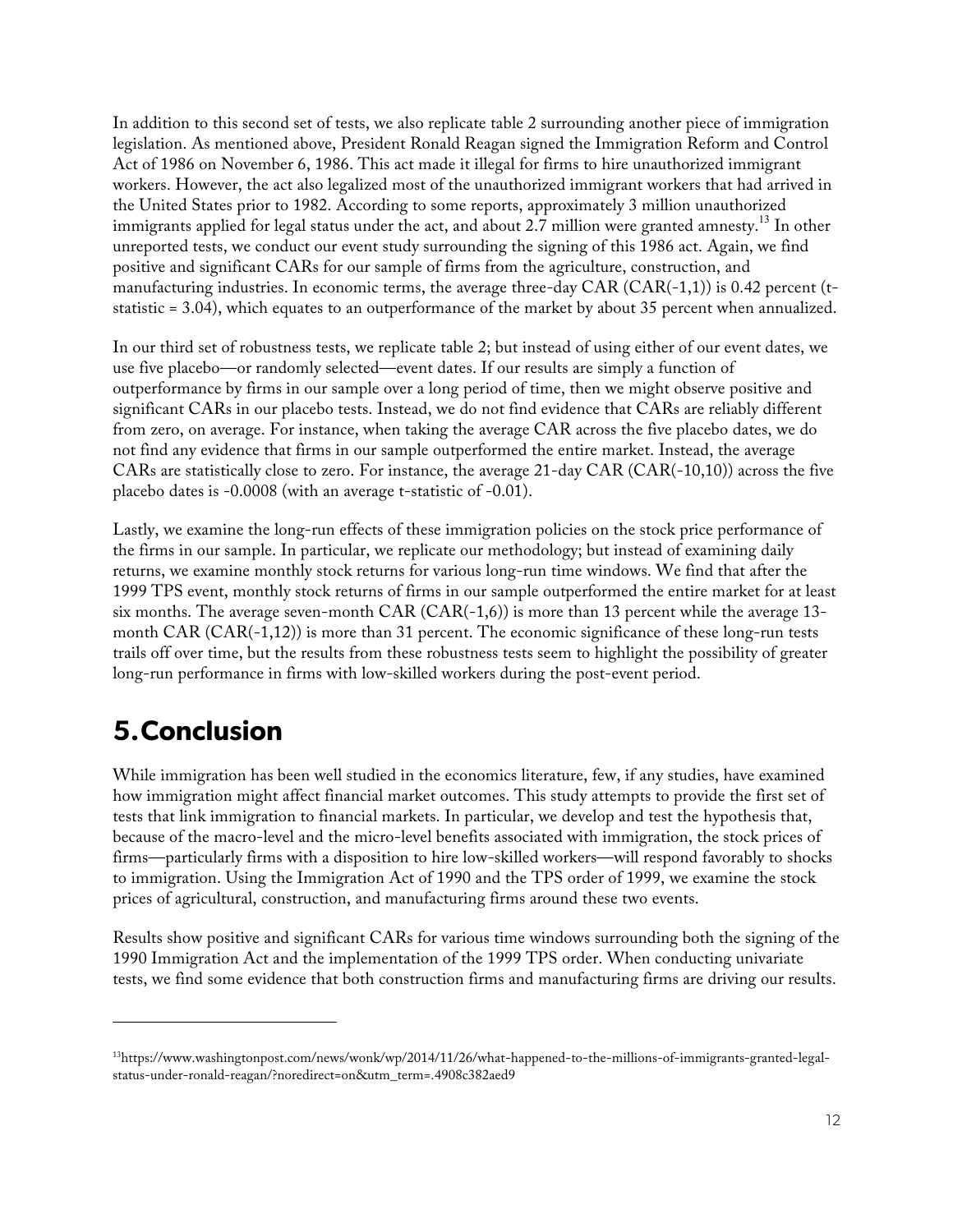However, when controlling for various firm and stock characteristics, we provide only weak evidence of differences between firm types. Our results suggest that immigration, which has been shown to influence wages, employment, productivity, and, ultimately, economic output, might also have important financial market implications. Given the results in Olney (2013) and Peri and Sparber (2011) that suggest that immigration leads to greater firm expansion and higher firm-level productivity, our findings indicate that the unbiased perception of the market also recognizes the benefits associated with immigration as the stock prices of firms most likely affected by immigration adjust accordingly.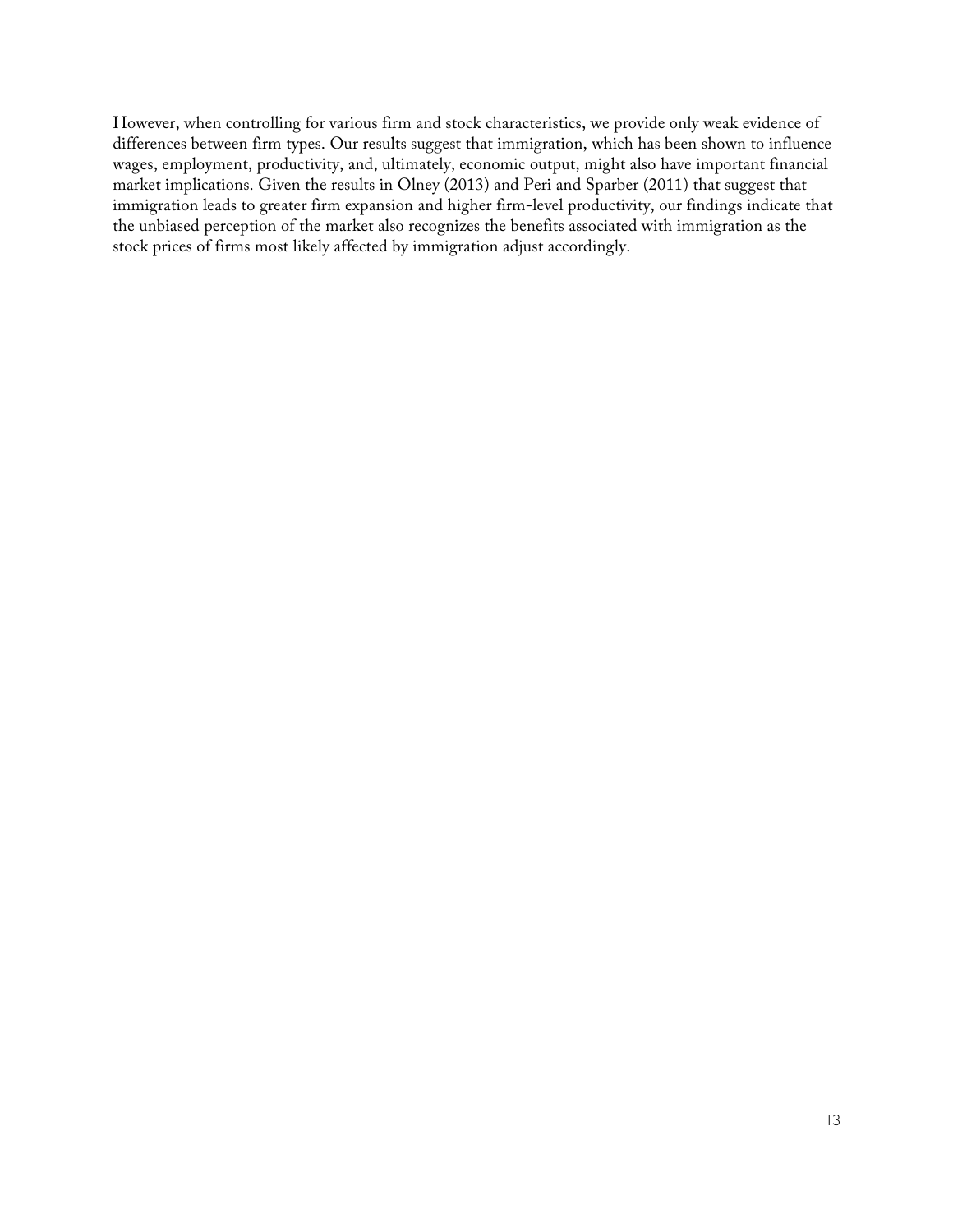### **References**

- Alizadeh, Sassan, Michael W. Brandt, and Francis X. Diebold. 2002. "Range-based Estimation of Stochastic Volatility Models." *Journal of Finance* 57 (3): 1047–91.
- Altonji, Joseph G., and David Card. 1991. "The Effects of Immigration on the Labor Market Outcomes of Less-Skilled Natives." In *Immigration, Trade, and the Labor Market*. Chicago: University of Chicago Press.
- Anderson, Kym, Joe Francois, Thomas Hertel, Bernard Hoekman, and Will Martin. 2000. "Potential Gains from Trade Reform in the New Millennium." Paper presented at the Third Annual Conference on Global Economic Analysis, held at Monash University.
- Anderson, Kym, and Will Martin. 2005. "Agricultural Trade Reform and the Doha Development Agenda." *World Economy* 28 (9): 1301–27.
- Banz, Rolf W. 1981. "The Relationship between Return and Market Value of Common Stocks." *Journal of Financial Economics* 9 (1): 3–18.
- Borjas, George J. 1995. "The Economic Benefits from Immigration." *Journal of Economic Perspectives* 9 (2):  $3 - 22.$
- Borjas, George J., Richard B. Freeman, and Lawrence F. Katz. 1991. "On the Labor Market Effects of Immigration and Trade." NBER Working Paper No. 3761. National Bureau of Economic Research, Cambridge, MA.
- Borjas, George J., Lawrence F. Katz, and Richard B. Freeman. 1997. "How Much Do Immigration and Trade Affect Labor Market Outcomes?." *Brookings Papers on Economic Activity* 1997 (1): 1–90.
- Butcher, Kristin F., and David Card. 1991. "Immigration and Wages: Evidence from the 1980s." *American Economic Review* 81 (2): 292–6.
- Caselli, Francesco, and James Feyrer. 2007. "The Marginal Product of Capital." *Quarterly Journal of Economics* 122 (2): 535– 68.
- Clemens, Michael A. 2011. " Economics and Emigration: Trillion-dollar Bills on the Sidewalk?." *Journal of Economic Perspectives* 25 (3): 83–106.
- Dessus, Sebastien, Kilchiro Fukasaku, and Raid Safadi. 1999. "Multilateral Tariff Liberalisation and Developing Countries." OECD Development Centre Policy Brief 18. Organisation for Economic Cooperation and Development, Paris, France.
- Dustmann, Christian, Tommaso Frattini, and Ian P. Preston. 2012. "The Effect of Immigration along the Distribution of Wages." *Review of Economic Studies* 80 (1): 145–73.
- Fama, Eugene F., Lawrence Fisher, Michael C. Jenson, and Richard Roll. 1969. "The A djustment of Stock Prices to New Information." *International Economic Review* 10 (1): 1–21.
- Fama, Eugene F., and Kenneth R. French. 1992. "The Cross-Section of Expected Stock Returns." *Journal of Finance* 47 (2): 427–65.
- ———. 1993. "Common Risk Factors in the Returns on Stocks and Bonds." *Journal of Financial Economics* 33 (1): 3–56.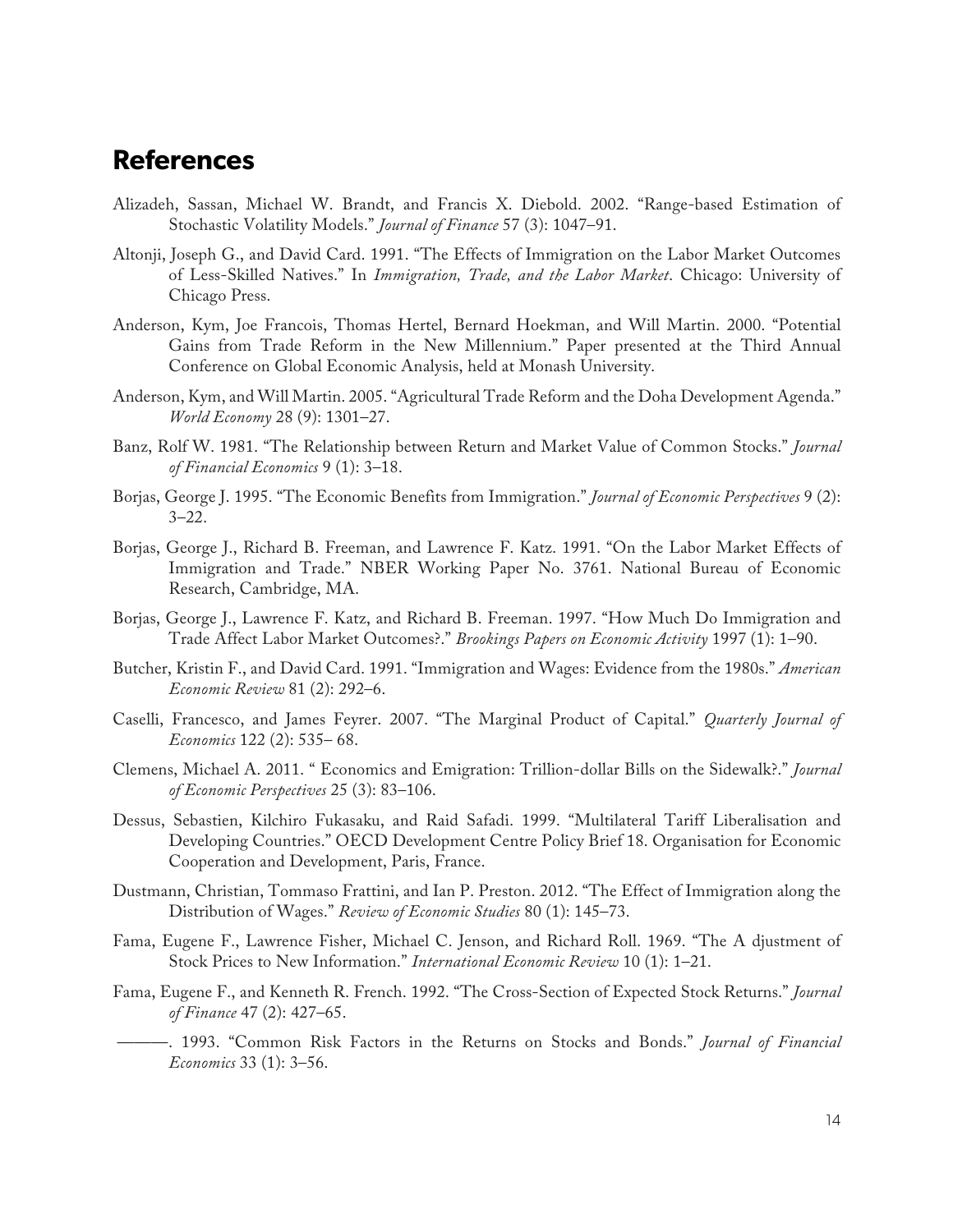———. 1996. "Multifactor Explanations of Asset Pricing Anomalies." *Journal of Finance* 51 (1): 55–84.

- Gourinchas, Pierre-Olivier, and Olivier Jeanne. 2006. "The Elusive Gains from International Financial Integration." *Review of Economic Studies* 73 (3): 715–41.
- Goldin, Ian, Odin Knudsen, and Dominique van der Mensbrugghe. 1993. *Trade Liberalization: Global Economic Implications.* Paris: OECD.
- Hamilton, Bob, and John Whalley. 1984. "Efficiency and Distributional Imp lications of Global Restrictions on Labour Mobility." *Journal of Development Economics* 14 (1): 61–74.
- Hertel, Thomas, and Roman Keeney. 2006. "What Is at Stake: The Relative Importance of Import Barriers, Export Subsidies, and Domestic Support." In *Agricultural Trade Reform and the Doha Development Agenda*, edited by Kym Anderson and William Martin, 37–62. Washington, DC: World Bank.
- Hong, Gihoon, and John McLaren. 2015. "Are Immigrants a Shot in the Arm for the Local Economy?." NBER Working Paper No. 21123. National Bureau of Economic Research, Cambridge, MA.
- Hunt, Jennifer, and Marjolaine Gauthier-Loiselle. 2010. "How Much Does Immigration Boost Innovation?." *American Economic Journal: Macroeconomics* 2 (2): 31–56.
- Iregui, Ana Maria. 2005. "Efficiency Gains from the Elimination of Global Restrictions on Labour Mobility." In *Poverty, International Migration and Asylum*, edited by George J. Borjas and Jeff Crisp, 211–38. New York: Palgrave Macmillan.
- Jaeger, David. 1996. "Skill Differences and the Effect of Immigrants on the Wages of Natives." US Bureau of Labor Statistics Working Paper No. 273 .
- Klein, Paul, and Gustavo Ventura. 2009. "Productivity Differences and the Dynamic Effects of Labor Movements." *Journal of Monetary Economics* 56 (8): 551–75.
- LaLonde, Robert J., and Robert H. Topel. 1991. "Labor Market Adjustments to Increased Immigration." In *Immigration, Trade, and the Labor Market*, 167–99. Chicago: University of Chicago Press .
- Leiden, Warren R., and David L. Neal. 1990. "Highlights of the US Immigration Act of 1990." *Fordham International Law Journal* 14 (1): 328.
- Mitaritonna, Cristina, Gianluca Orefice, and Giovanni Peri. 2017. "Immigrants and Firms' Outcomes: Evidence from France." *European Economic Review* 96:62–82.
- Morley, Bruce. 2006. "Causality between Economic Growth and Immigration: An ARDL B ounds Testing Approach." *Economics Letters* 90 (1): 72–6.
- Moses, Jonathon, W., and Bjorn Letnes. 2004. "The Economic Costs to International Labor Restrictions: Revisiting the Empirical Discussion." *World Development* 32 (10): 1609– 26.
- Olney, William W. 2013. "Immigration and Firm Expansion." *Journal of Regional Science* 53 (1): 142–57.
- Ottaviano, Gianmarco, I. and Giovanni Peri. 2012. "Rethinking the Effect of Immigration on Wages." *Journal of the European Economic Association* 10 (1): 152– 97.
- Peri, Giovanni, and Chad Sparber. 2009. "Task Specialization, Immigration, and Wages." *American Economic Journal: Applied Economics* 1 (3), 135-169.
- Peri, Giovanni, and Chad Sparber. 2011. "Assessing Inherent Model Bias: An Application to Native Displacement in Response to Immigration." *Journal of Urban Economics* 69 (1): 82–91.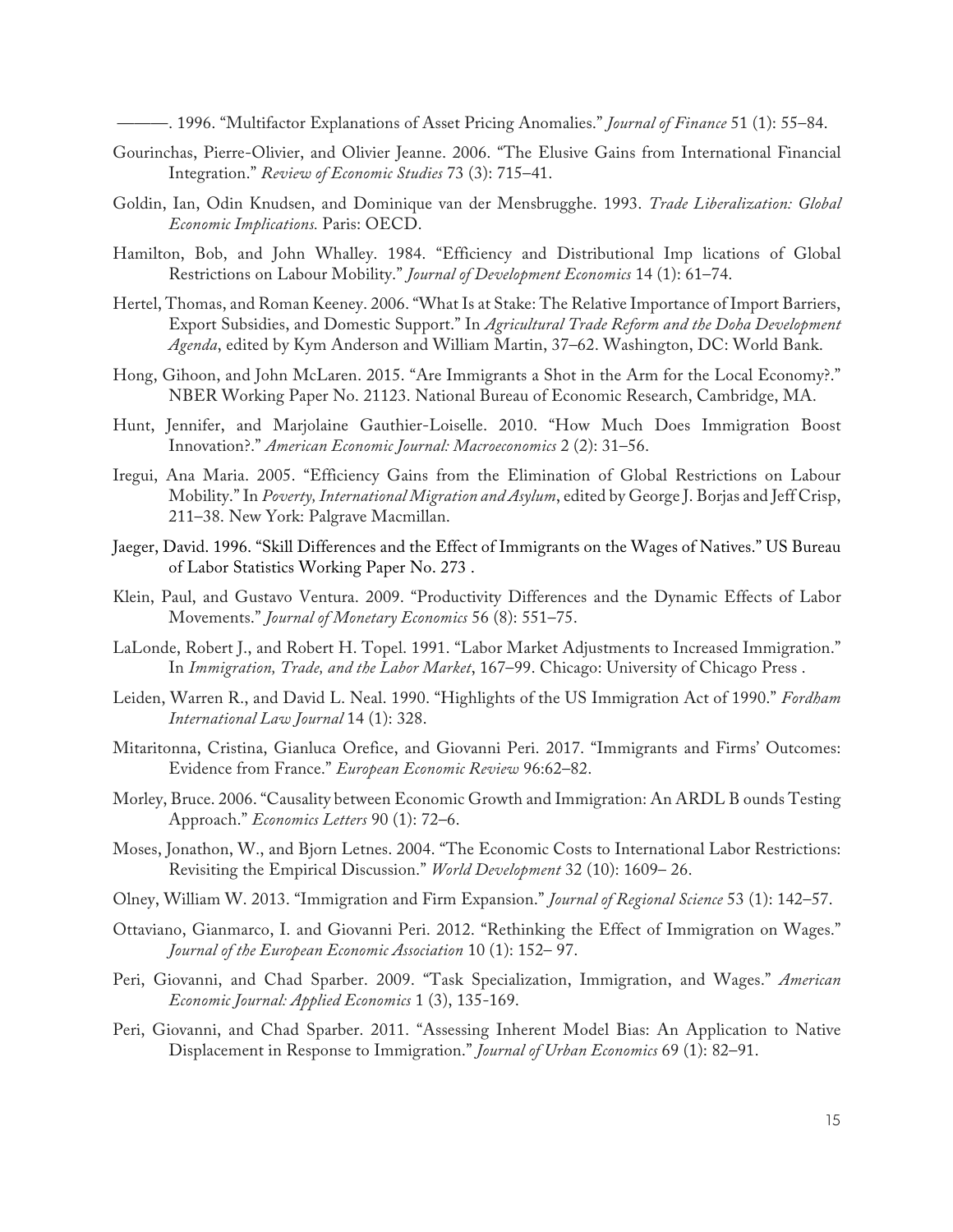Schoeni, Robert F. 1997. "Private Interhousehold Transfers of Money and Time: New Empirical Evidence." *Review of Income and Wealth* 43 (4): 423–48.

World Bank. 2001. *Global Economic Prospects and the Developing Countries.* Washington, DC: World Bank.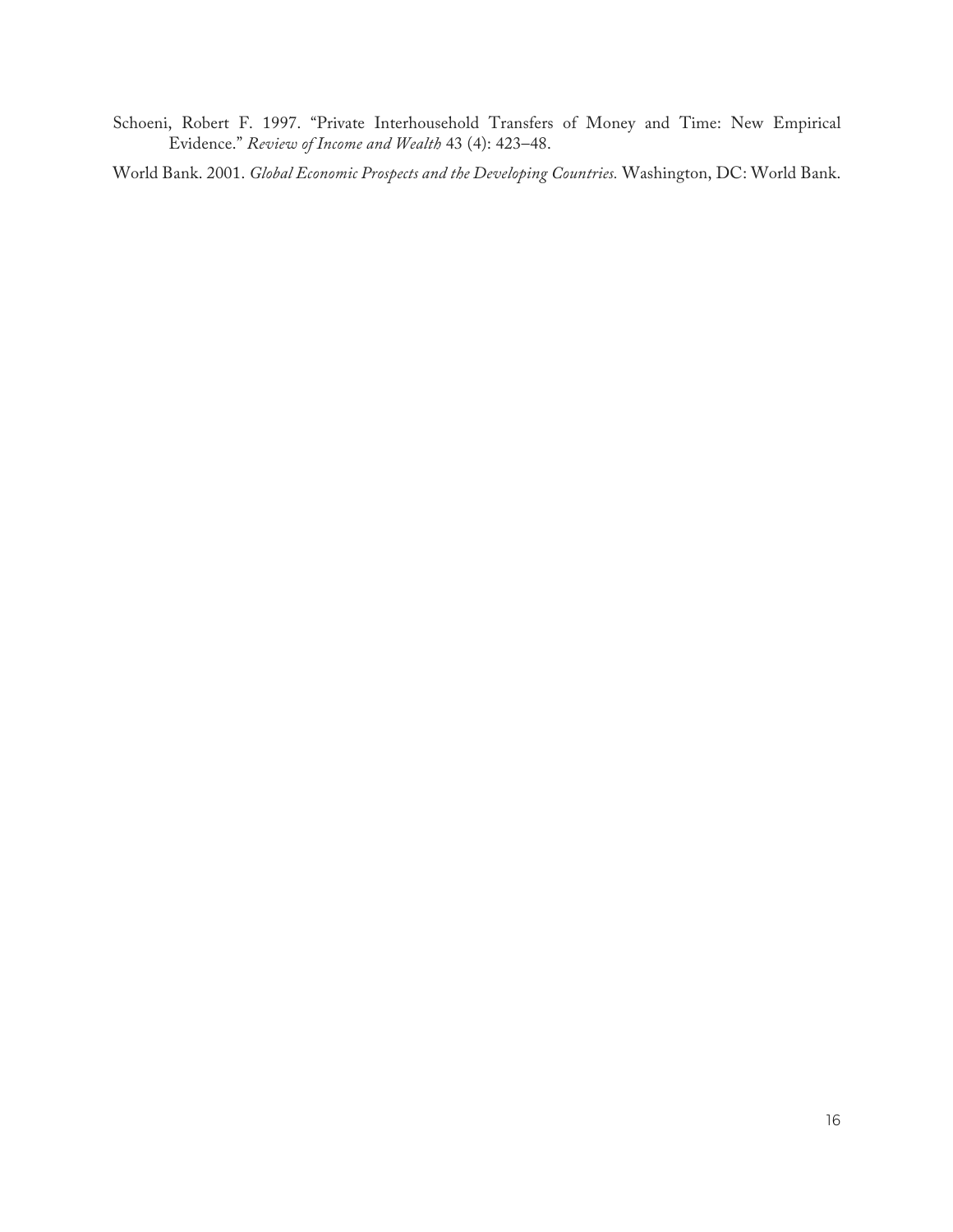#### **Table 1. Summary Statistics**

The table reports statistics that describe the sample used throughout the analysis. Columns [1] through [5] show the summary statistics for the 1990 signing of the Immigration Act (November 29, 1990) while the latter columns show the statistics for the implementation of the 1999 Temporary Protective Status order (January 5, 1999). *MktCap* is the market capitalization of a particular firm on the event day. Likewise, *Price* is the daily closing price. *Volatility* is calculated following Alizadeh, Brandt, and Diebold (2002) and is the difference between the natural log of the intraday high price and the natural log of the intraday low price. *Turnover* is the ratio of daily volume (on the event day) scaled by shares outstanding. *NYSE* is an indicator variable capturing whether a firm is listed on the New York Stock Exchange—zero otherwise. Panel A provides the results for Agricultural firms. Panel B shows the results for Construction firms. Panel C presents the summary statistics for Manufacturing firms.

| Panel A. Agricultural Firms  |        |          |                        |        |                        |        |                                        |                        |        |                        |
|------------------------------|--------|----------|------------------------|--------|------------------------|--------|----------------------------------------|------------------------|--------|------------------------|
| 1990 Immigration Act         |        |          |                        |        |                        |        | 1999 Temporary Protective Status Order |                        |        |                        |
|                              | Mean   | Std Dev. | 25 <sup>th</sup> Perc. | Median | 75 <sup>th</sup> Perc. | Mean   | Std Dev.                               | 25 <sup>th</sup> Perc. | Median | 75 <sup>th</sup> Perc. |
|                              | $[1]$  | [2]      | $[3]$                  | [4]    | $[5]$                  | [6]    | $^{[7]}$                               | [8]                    | $[9]$  | $[10]$                 |
| MktCap                       | 0.2237 | 0.3512   | 0.0049                 | 0.0612 | 0.3012                 | 0.2588 | 0.5799                                 | 0.0315                 | 0.0826 | 0.1658                 |
| Price                        | 12.86  | 12.38    | 2.00                   | 6.00   | 20.00                  | 11.01  | 9.62                                   | 4.63                   | 8.75   | 14.75                  |
| Volatility                   | 0.0870 | 0.1328   | 0.0063                 | 0.0333 | 0.1335                 | 0.0758 | 0.0823                                 | 0.0212                 | 0.0408 | 0.1015                 |
| Turnover                     | 0.0013 | 0.0020   | 0.0001                 | 0.0006 | 0.0021                 | 0.0042 | 0.0066                                 | 0.0002                 | 0.0007 | 0.0045                 |
| <b>NYSE</b>                  | 0.2105 | 0.4189   | 0.0000                 | 0.0000 | 0.0000                 | 0.1600 | 0.3742                                 | 0.0000                 | 0.0000 | 0.0000                 |
| Panel B. Construction Firms  |        |          |                        |        |                        |        |                                        |                        |        |                        |
| MktCap                       | 0.1179 | 0.4268   | 0.0070                 | 0.0246 | 0.0710                 | 0.3432 | 0.5530                                 | 0.0233                 | 0.1040 | 0.5440                 |
| Price                        | 6.50   | 8.46     | 0.81                   | 3.80   | 9.31                   | 13.57  | 11.88                                  | 2.75                   | 8.50   | 23.06                  |
| Volatility                   | 0.1369 | 0.2364   | 0.0232                 | 0.0531 | 0.1186                 | 0.0598 | 0.0609                                 | 0.0165                 | 0.0418 | 0.0870                 |
| Turnover                     | 0.0013 | 0.0015   | 0.00009                | 0.0005 | 0.0022                 | 0.0031 | 0.0062                                 | 0.0002                 | 0.0010 | 0.0040                 |
| <b>NYSE</b>                  | 0.3269 | 0.4737   | 0.0000                 | 0.0000 | 1.0000                 | 0.4366 | 0.4995                                 | 0.0000                 | 0.0000 | 1.0000                 |
| Panel C. Manufacturing Firms |        |          |                        |        |                        |        |                                        |                        |        |                        |
| MktCap                       | 0.6104 | 3.2207   | 0.0064                 | 0.0235 | 0.1362                 | 2.0447 | 12.9327                                | 0.0282                 | 0.1017 | 0.5011                 |
| Price                        | 11.14  | 16.12    | 1.38                   | 5.00   | 14.25                  | 17.46  | 24.35                                  | 3.69                   | 9.81   | 23.13                  |
| Volatility                   | 0.1165 | 0.1859   | 0.0180                 | 0.0488 | 0.1335                 | 0.0649 | 0.0774                                 | 0.0229                 | 0.0445 | 0.0839                 |
| Turnover                     | 0.0025 | 0.0069   | 0.0001                 | 0.0008 | 0.0025                 | 0.0059 | 0.0139                                 | 0.0008                 | 0.0024 | 0.0059                 |
| <b>NYSE</b>                  | 0.2554 | 0.4362   | 0.0000                 | 0.0000 | 1.0000                 | 0.3169 | 0.4654                                 | 0.0000                 | 0.0000 | 1.0000                 |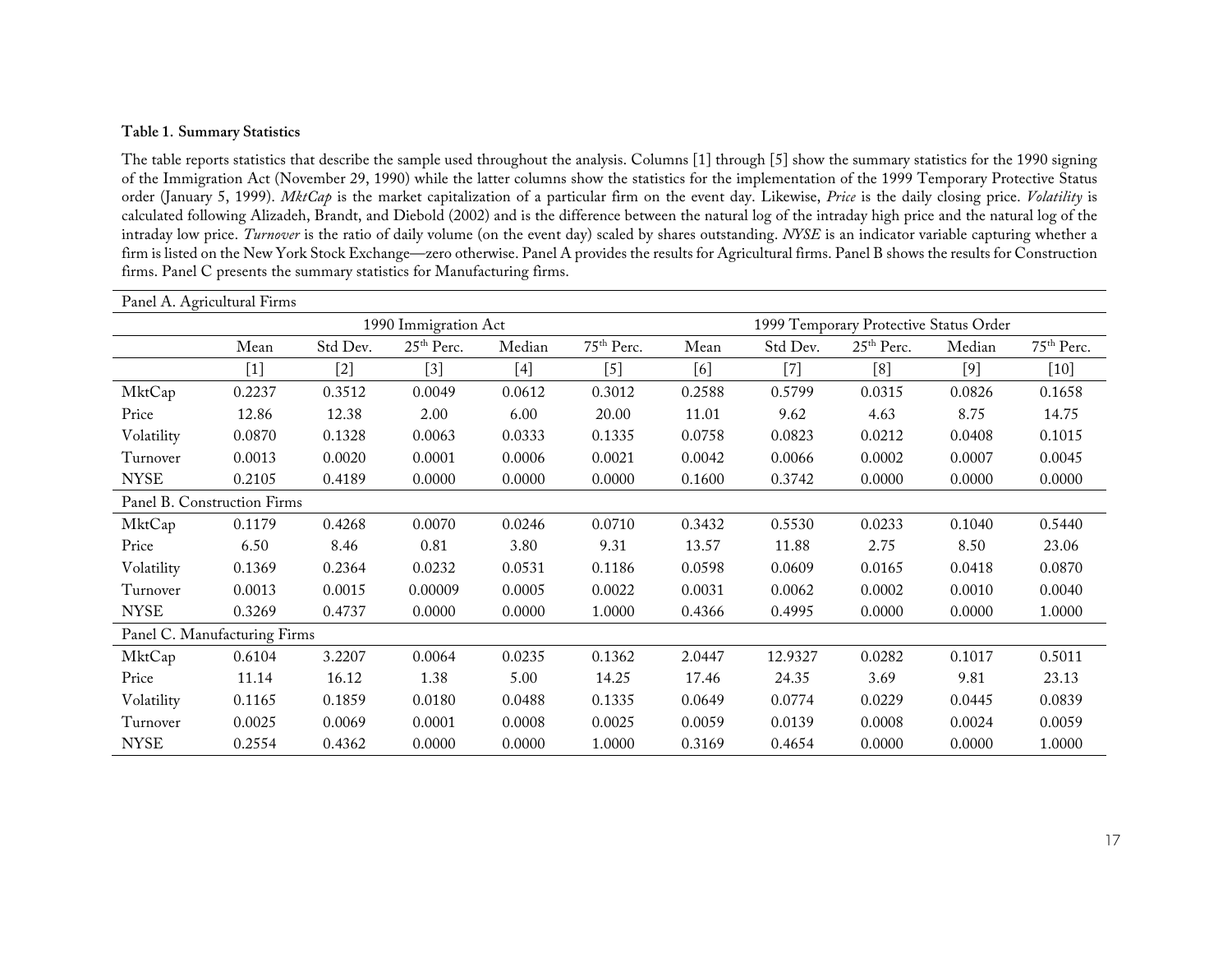#### **Table 2. Standard Event Study for All Firms surrounding the 1990 Immigration Act**

The table reports the results from a standard event study surrounding the signing of the 1990 Immigration Act. Cumulative abnormal returns (CARs) are estimated as residuals from a daily market model, where the independent variable is the CRSP value-weighted market index. The table reports both mean and median CARs as well as corresponding t-statistics that test the difference between mean CARs and zero. Event windows are provided in each column. For instance, CAR(-10,10) is the 21-day CAR surrounding the signing of the Immigration Act. Similarly, CAR(-5,5) is the 11-day CAR around the act. The bottom row of the table also reports the number of firms used in the analysis. Symbols \*, \*\*, and \*\*\* denote statistical significance at the 0.10, 0.05, and 0.01 levels, respectively.

|             | $CAR(-10,10)$ | $CAR(-5,5)$ | $CAR(-3,3)$ | $CAR(-2,2)$ | $CAR(-1,1)$ | CAR(0,1)    |
|-------------|---------------|-------------|-------------|-------------|-------------|-------------|
|             | [1]           | [2]         | [3]         | $^{[4]}$    | $[5]$       | [6]         |
| Mean        | $0.0312***$   | $0.0188***$ | 0.0012      | $0.0063**$  | $0.0083***$ | $0.0062***$ |
| Median      | 0.0276        | 0.0098      | $-0.0014$   | 0.0011      | 0.0017      | $-0.0012$   |
| t-statistic | (6.93)        | (5.72)      | (0.44)      | (2.47)      | (4.29)      | (3.55)      |
| N           | 2,501         | 2,501       | 2,501       | 2,501       | 2,501       | 2,501       |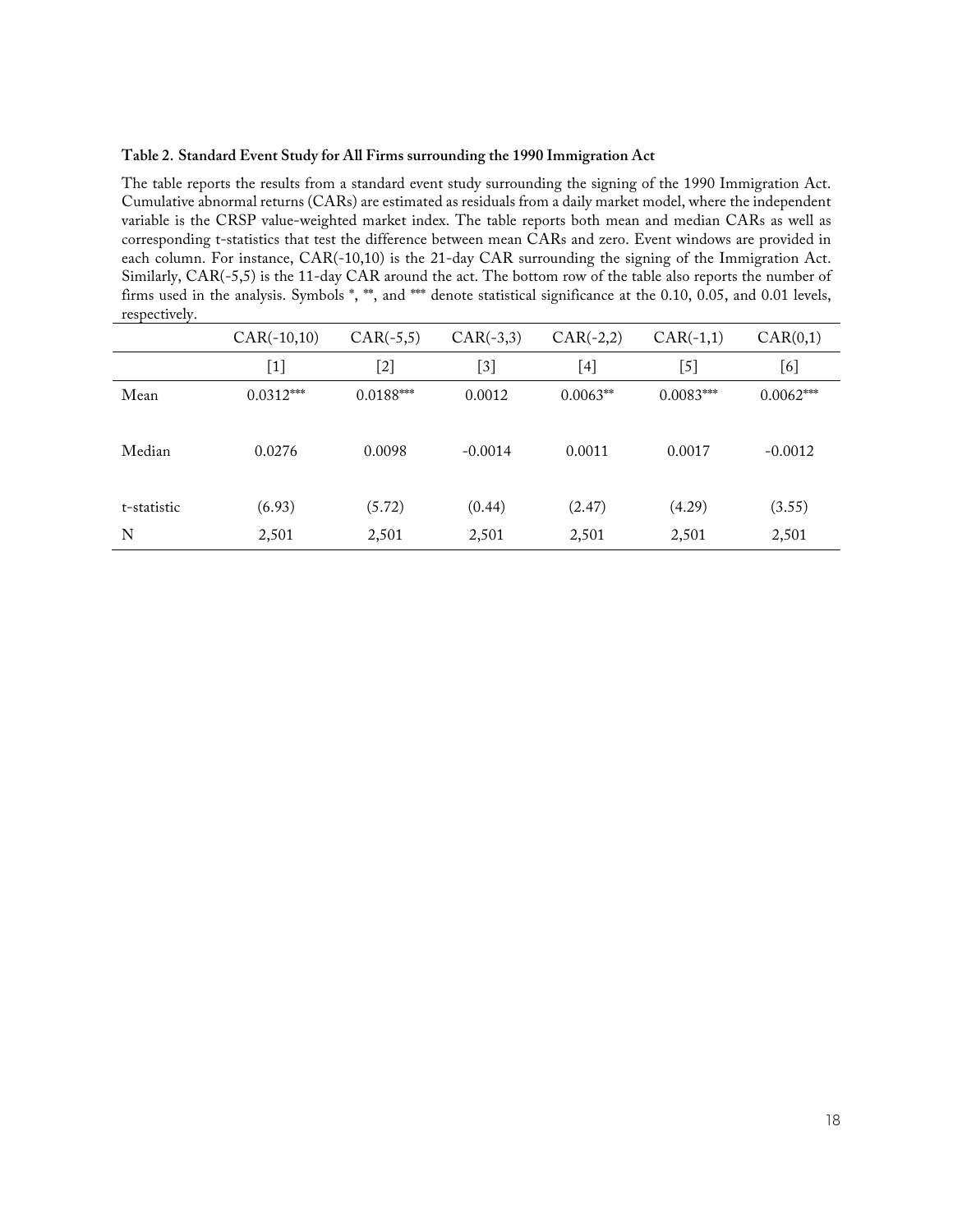#### **Table 3. Standard Event Study for All Firms surrounding the 1999 Temporary Protective Status Order**

The table reports the results from a standard event study surrounding the signing of the 1999 Temporary Protective Status order. Cumulative abnormal returns (CARs) are estimated as residuals from a daily market model, where the independent variable is the CRSP value-weighted market index. The table reports both mean and median CARs as well as corresponding t-statistics that test the difference between mean CARs and zero. Event windows are provided in each column. For instance, CAR(-10,10) is the 21-day CAR surrounding the signing of the Immigration Act. Similarly, CAR(-5,5) is the 11-day CAR around the act. The bottom row of the table also reports the number of firms used in the analysis. Symbols \*, \*\*, and \*\*\* denote statistical significance at the 0.10, 0.05, and 0.01 levels, respectively.

|             | $CAR(-10,10)$ | $CAR(-5,5)$ | $CAR(-3,3)$                                                                                                                                                | $CAR(-2,2)$ | $CAR(-1,1)$      | CAR(0,1)    |
|-------------|---------------|-------------|------------------------------------------------------------------------------------------------------------------------------------------------------------|-------------|------------------|-------------|
|             | $[1]$         | [2]         | $[3] % \includegraphics[width=0.9\columnwidth]{figures/fig_1a} \caption{Schematic diagram of the top of the top of the top of the right.} \label{fig:1} %$ | $^{[4]}$    | $\left[5\right]$ | [6]         |
| Mean        | $0.1003***$   | $0.0917***$ | $0.0759***$                                                                                                                                                | $0.0567***$ | $0.0213***$      | $0.0068***$ |
| Median      | 0.0453        | 0.0469      | 0.0387                                                                                                                                                     | 0.0246      | 0.0017           | $-0.0053$   |
| t-statistic | (20.35)       | (22.63)     | (23.79)                                                                                                                                                    | (19.89)     | (9.97)           | (4.08)      |
| N           | 3,128         | 3,128       | 3,128                                                                                                                                                      | 3,128       | 3,128            | 3,128       |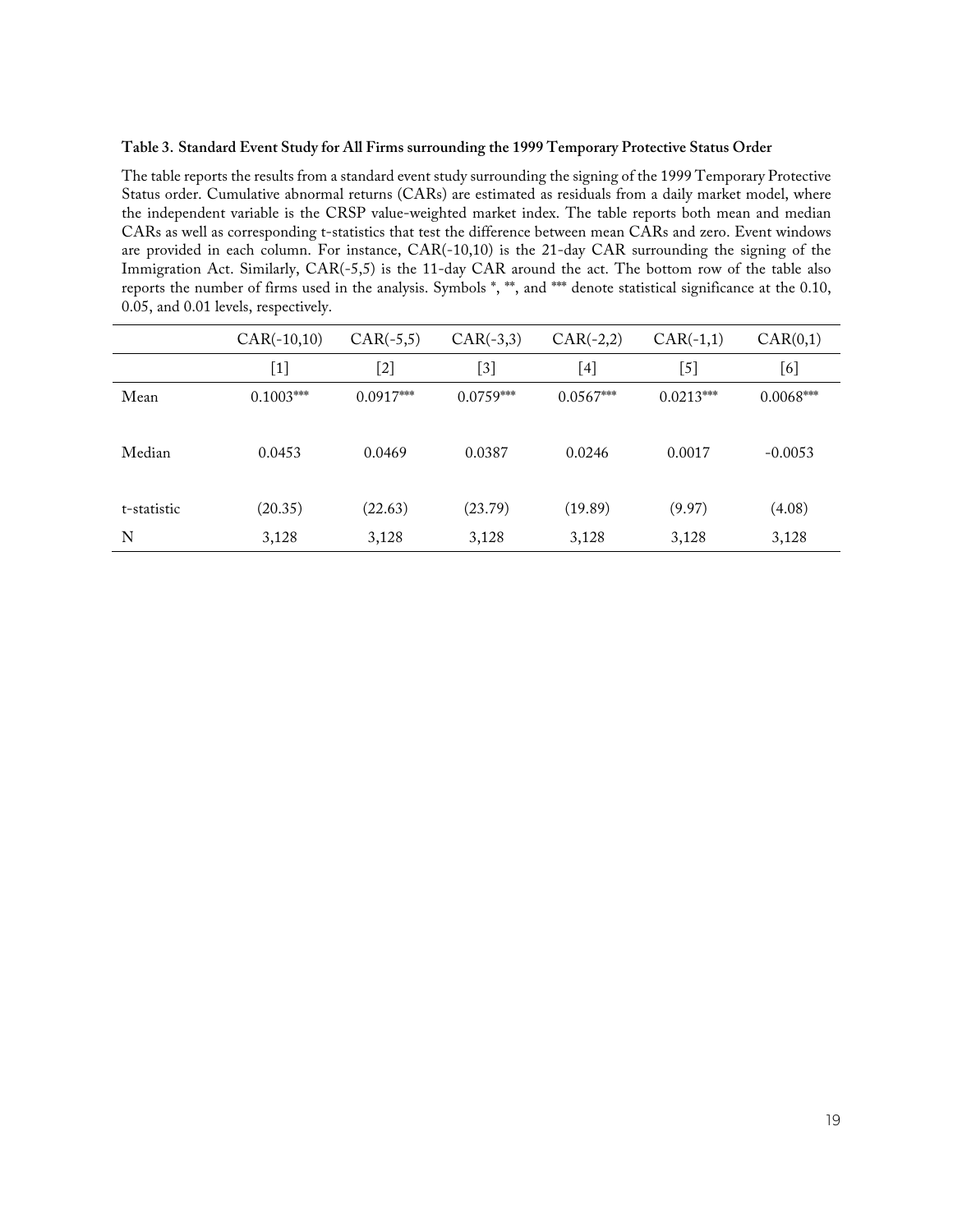#### **Table 4. Standard Event Study by Firm Type surrounding the 1990 Immigration Act**

The table reports the results from a standard event study surrounding the signing of the 1990 Immigration Act, which occurred on November 29, 1990, by firm type. Columns [1] and [2] show the results for Agricultural firms. Columns [3] and [4] present the results for Construction firms. Columns [5] and [6] show the results for Manufacturing firms. Cumulative abnormal returns (CARs) are estimated as residuals from a daily market model, where the independent variable is the CRSP value-weighted market index. The table reports both mean and median CARs as well as corresponding t-statistics that test the difference between mean CARs and zero. Event windows are provided in each column. For instance, CAR(-10,10) is the 21-day CAR surrounding the signing of the Immigration Act. Similarly, CAR(-5,5) is the 11-day CAR around the act. The bottom row of the table also reports the number of firms used in the analysis. Symbols \*, \*\*, and \*\*\* denote statistical significance at the 0.10, 0.05, and 0.01 levels, respectively.

|             | <b>Agricultural Firms</b> |             | <b>Construction Firms</b> |                  | Manufacturing Firms |             |
|-------------|---------------------------|-------------|---------------------------|------------------|---------------------|-------------|
|             | $CAR(-5,5)$               | $CAR(-1,1)$ | $CAR(-5,5)$               | $CAR(-1,1)$      | $CAR(-5,5)$         | $CAR(-1,1)$ |
|             | $[1]$                     | $[2]$       | $[3]$                     | $\left[4\right]$ | $^{[5]}$            | [6]         |
| Mean        | 0.0033                    | 0.0026      | 0.0588**                  | $0.0150*$        | $0.0186***$         | $0.0080***$ |
| Median      | $-0.0092$                 | $-0.0166$   | 0.0297                    | 0.0072           | 0.0102              | 0.0017      |
| t-statistic | (0.12)                    | (0.12)      | (2.25)                    | (1.88)           | (5.45)              | (3.96)      |
| N           | 19                        | 19          | 52                        | 52               | 2,341               | 2,341       |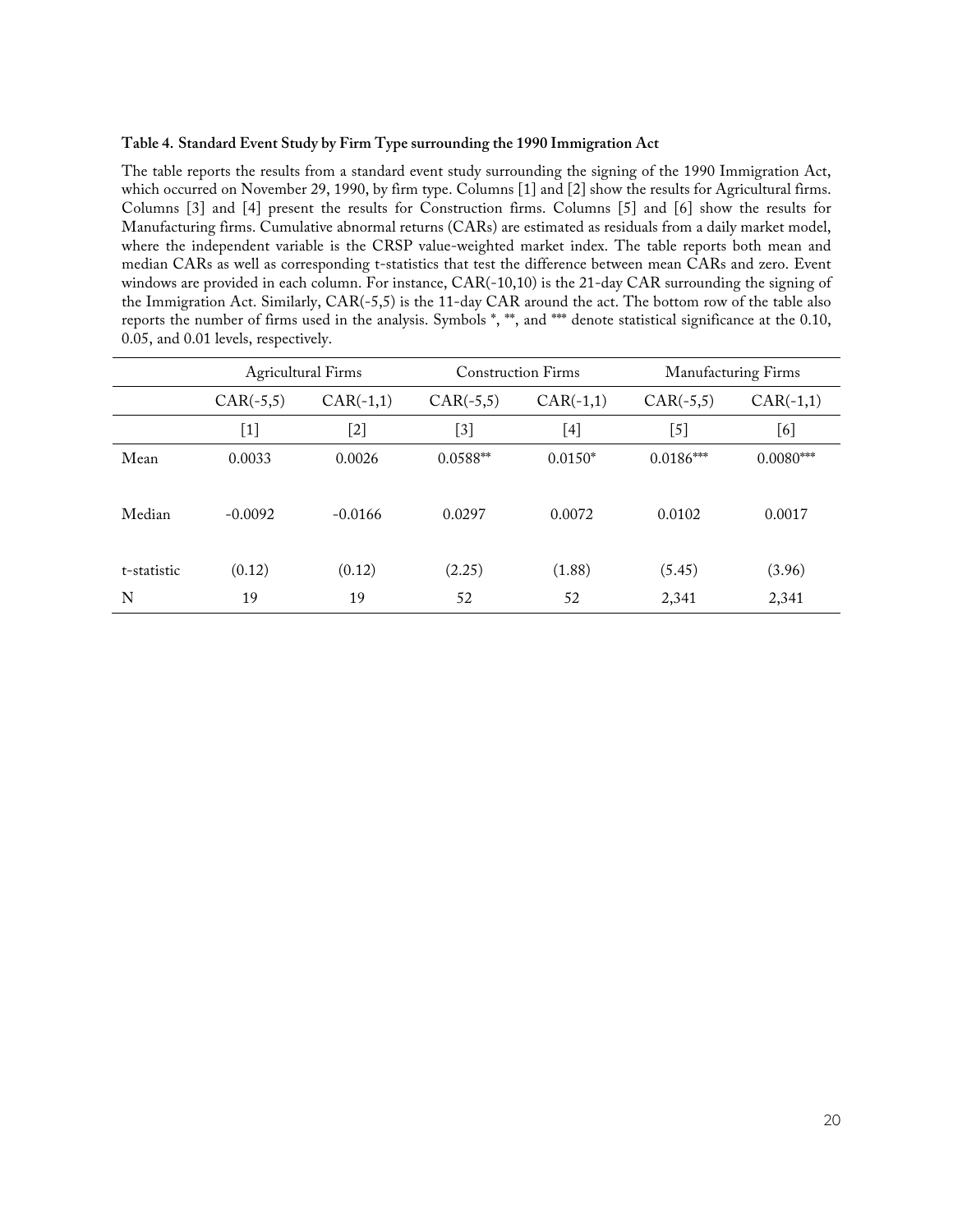### **Table 5. Standard Event Study by Firm Type surrounding the 1999 Temporary Protective Status Order**

The table reports the results from a standard event study surrounding the signing of the 1999 Temporary Protective Status order, which occurred on January 5, 1999, by firm type. Columns [1] and [2] show the results for Agricultural firms. Columns [3] and [4] present the results for Construction firms. Columns [5] and [6] show the results for Manufacturing firms. Cumulative abnormal returns (CARs) are estimated as residuals from a daily market model, where the independent variable is the CRSP value-weighted market index. The table reports both mean and median CARs as well as corresponding t-statistics that test the difference between mean CARs and zero. Event windows are provided in each column. For instance, CAR(-10,10) is the 21-day CAR surrounding the signing of the Immigration Act. Similarly, CAR(-5,5) is the 11-day CAR around the act. The bottom row of the table also reports the number of firms used in the analysis. Symbols \*, \*\*, and \*\*\* denote statistical significance at the 0.10, 0.05, and 0.01 levels, respectively.

|             | <b>Agricultural Firms</b>                                                                                                                                                                                                                                                                                              |             |             | <b>Construction Firms</b> | Manufacturing Firms |             |
|-------------|------------------------------------------------------------------------------------------------------------------------------------------------------------------------------------------------------------------------------------------------------------------------------------------------------------------------|-------------|-------------|---------------------------|---------------------|-------------|
|             | $CAR(-5,5)$                                                                                                                                                                                                                                                                                                            | $CAR(-1,1)$ | $CAR(-5,5)$ | $CAR(-1,1)$               | $CAR(-5,5)$         | $CAR(-1,1)$ |
|             | $[1] % \includegraphics[width=0.9\columnwidth]{figures/fig_1a} \caption{The figure shows the number of times on the right, and the number of times on the right, respectively. The number of times on the right, the number of times on the right, and the number of times on the right, respectively.} \label{fig:2}$ | $[2]$       | [3]         | [4]                       | [5]                 | [6]         |
| Mean        | 0.0400                                                                                                                                                                                                                                                                                                                 | 0.0128      | 0.0352      | 0.0090                    | $0.0935***$         | $0.0220***$ |
| Median      | $-0.0109$                                                                                                                                                                                                                                                                                                              | $-0.0078$   | 0.0144      | $-0.0129$                 | 0.0485              | 0.0029      |
| t-statistic | (1.10)                                                                                                                                                                                                                                                                                                                 | (0.52)      | (1.52)      | (0.53)                    | (22.19)             | (10.04)     |
| N           | 25                                                                                                                                                                                                                                                                                                                     | 25          | 71          | 71                        | 2,925               | 2,925       |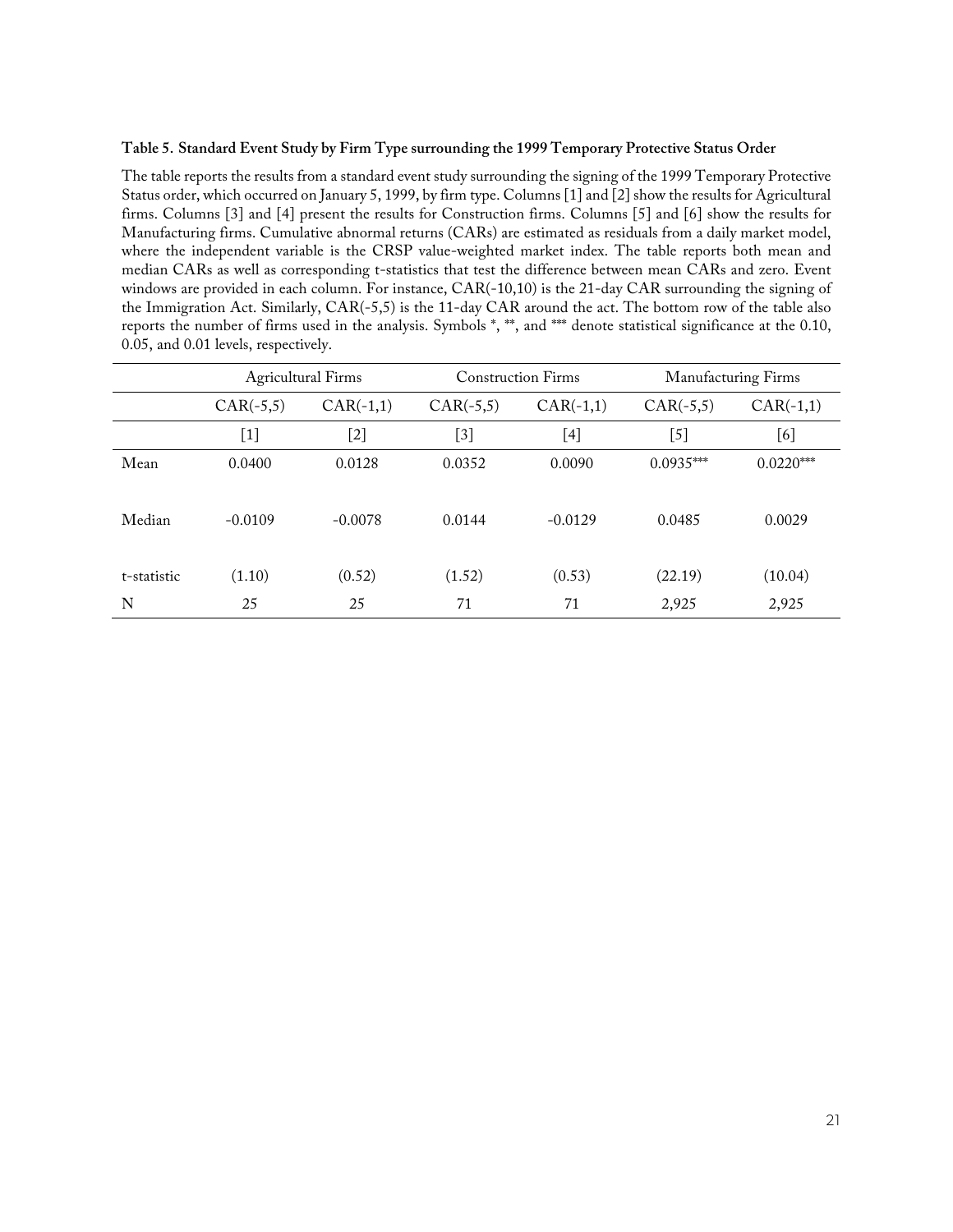#### **Table 6. Cross-Sectional Regressions: CARs and the 1990 Immigration Act**

The table reports the results from estimating the following cross-sectional equation using Ordinary Least Squares:

#### $CAR(-k, k)_i = \theta_1 Construction_i + \theta_2 Manuelacture_i + \theta_3Ln(MktCap_i) + \theta_4 Price_i + \theta_5 Turnover_i + \theta_6 Volatility_i + \theta_7 NYSE_i +$ *α + ε.*

The dependent variable is the estimate cumulative abnormal return during the event window (-k,k) surrounding the signing of the 1990 Immigration Act, where k = 5 or 1. Columns [1] and [2] report the results when the dependent variable is CAR(-5,5) while columns [3] and [4] show the results when the dependent variable is (CAR(-1,1). The independent variables of interest include the following: *Construction* is an indicator variable equal to one if the firm is considered a Construction firm (according to the SIC codes), and zero otherwise; *Manufacture* is an indicator variable capturing Manufacturing firms (according to SIC codes), and zero otherwise. The omitted indicator variable is Agriculture, which is a dummy variable capturing agricultural firms. The control variables include the following: *Ln(MktCap)* is the natural log of the market capitalization on the event day; *Price* is the closing price on f the event day; *Turnover* is the ratio of daily volume (on the event day) scaled by shares outstanding; *Volatility* is calculated following Alizadeh, Brandt, and Diebold (2002) and is the difference between the natural log of the intraday high price and the natural log of the intraday low price; and *NYSE* is an indicator variable capturing whether a firm is listed on the New York Stock Exchange, and zero otherwise. T-statistics, obtained from White (1980) robust standard errors, are reported in parentheses. Symbols \*, \*\*, and \*\*\* denote statistical significance at the 0.10, 0.05, and 0.01 levels, respectively.

|              | $CAR(-5,5)$ |           |           | $CAR(-1,1)$ |
|--------------|-------------|-----------|-----------|-------------|
|              | $[1]$       | $[2]$     | $[3]$     | $[4]$       |
| Construction | $0.0549*$   | $0.0529*$ | 0.0180    | 0.0169      |
|              | (1.91)      | (1.84)    | (1.19)    | (1.12)      |
| Manufacture  | 0.0147      | 0.0136    | 0.0010    | 0.0014      |
|              | (1.15)      | (1.07)    | (0.13)    | (0.19)      |
| Ln(MktCap)   |             | 0.0002    |           | $-0.0007$   |
|              |             | (0.07)    |           | $(-0.50)$   |
| Price        |             | $-0.0003$ |           | $-0.0003**$ |
|              |             | $(-1.56)$ |           | $(-2.41)$   |
| Turnover     |             | $1.0361*$ |           | 0.1548      |
|              |             | (1.70)    |           | (0.49)      |
| Volatility   |             | 0.0150    |           | $-0.0056$   |
|              |             | (0.45)    |           | $(-0.26)$   |
| <b>NYSE</b>  |             | 0.0099    |           | 0.0047      |
|              |             | (1.36)    |           | (0.99)      |
| Constant     | 0.0039      | $-0.0017$ | 0.0070    | 0.0214      |
|              | (0.32)      | $(-0.04)$ | (0.94)    | (0.99)      |
|              |             |           |           |             |
| Adj. R2      | 0.0008      | 0.0014    | $-0.0002$ | $-0.0001$   |
| Robust SEs   | Yes         | Yes       | Yes       | Yes         |
| $\mathbf N$  | 2,501       | 2,501     | 2,501     | 2,501       |